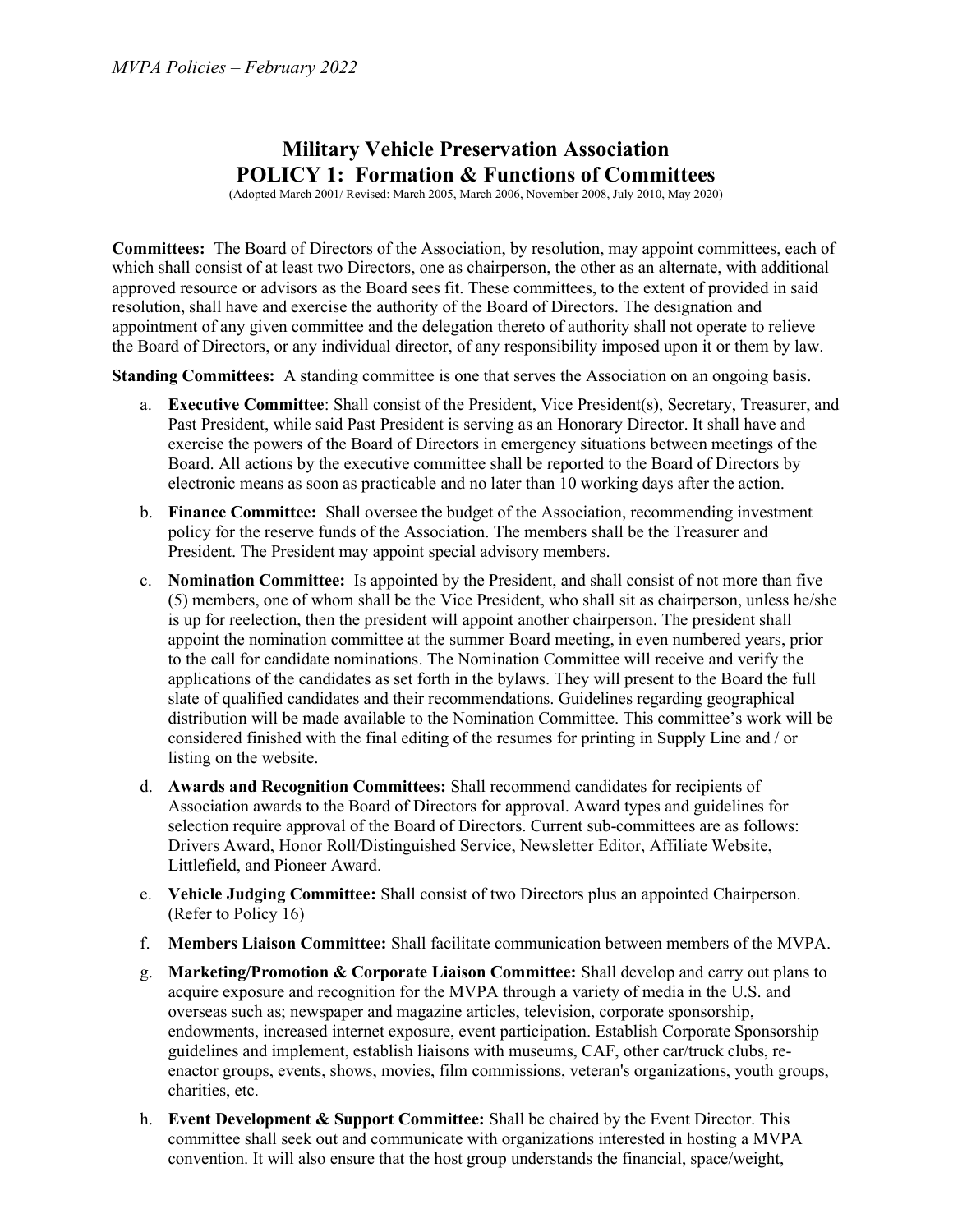location and timing requirements. The Chairperson will assist the Affiliates in their preparation to present bids to the Board of Directors at either the summer or winter meeting. The Chairperson will act as a liaison among the host group, MVPA Directors, attorney, convention site and hotel management until the contracts are signed. The Chairperson will continue to work closely with the President in these same areas until the Convention is completed in any given year. Refer to Policy #5. Additionally, the committee hall plan and / or promote national and international events such as D-Day+60, Alcan Highway revisited, Affiliate link-up convoys and regional shows.

- i. Government/Legislative/ DMV Liaison Committee: Shall keep the Board of Directors and MVPA membership informed of any governmental issues pertaining to or potentially affecting the military vehicle hobby.
- j. Historical Archives Committee: Shall assist the Board of Directors of the archives in the organization, funding and growth of the pictorial and documentation collection.
- k. Affiliate Liaison Committee: Shall be chaired by the Vice President and will screen potential Affiliates to ensure compliance with Policy #4. Shall consist of three Directors, one of who's principal residence will be outside of the United States, if possible. They will recommend new Affiliates for a vote by the Directors at any Board meeting, either in person or by electronic means. They will support relations between the affiliates and the MVPA with an annual telephone call to field any concerns or suggestions.
- l. Safety Committee: Shall encourage safety through articles for MVPA publications and consult with convention chairman on safety issues at the annual event.
- m. Affiliate Communications Committee: Shall oversee, review, monitor and make recommendations to the MVPA Board and IT Director. They will also make recommendations for the appropriate awards.
- n. Five Year Plan Committee: Shall establish goals, timelines and methodology for the growth of the organization, the MVPA Archives and the historic military vehicle hobby.
- o. Legal Advisory Committee: Is to be chaired by the President who will communicate with the MVPA's Attorney on legal matters concerning the MVPA and Board of Directors. In addition, seek pro bono legal advice from MVPA members who are attorneys.
- p. Re-enactor Liaison Committee: Shall foster communications between re-enactor groups and the MVPA encouraging membership and participation at MVPA conventions and events.

# Military Vehicle Preservation Association POLICY 2: Display of Uniforms and Vehicles

(Adopted February 1998 / Amended: March 2001, March 2011, March 2012)

Uniforms: United States Statutes and Department of Defense Regulations prohibit anyone, except a member of the Army, Navy, Air Force, or Marine Corps, from wearing the uniform, or the distinctive part of the uniform of the U.S. military forces, except as otherwise provided by law. Only lawfully authorized persons may wear current U.S. military uniforms at MVPA events. Uniforms no longer utilized by U.S. Armed Forces may be worn, if done so in a dignified and respectful manner at MVPA events, meetings, or in conjunction with vehicle displays. Likewise, as an international organization, similar consideration and respect is expected toward the uniforms of the national armed forces of other countries consistent with the parameters expected in those nations. It is strongly recommended, out of respect to those who served in the military services, that decorations for valor not be worn unless said member has earned such decoration through prior or current military service.

Politically significant uniforms should not be worn under any circumstances. These include, but are not limited to, such uniforms as SS or Gestapo uniforms, etc. Further, display of contemporary manufactured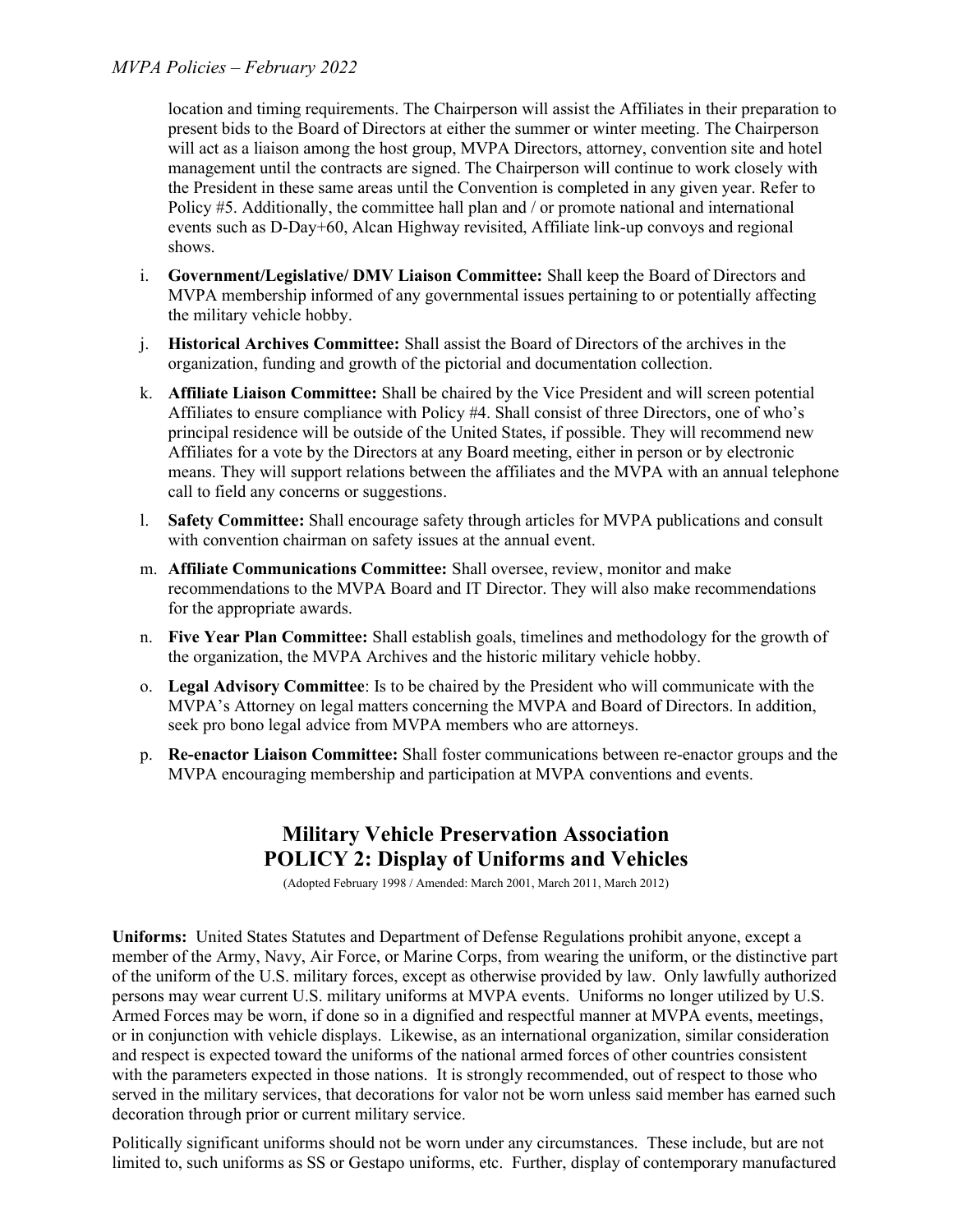items (shirts, flags, posters, etc.) with symbols and/or verbiage that are commonly deemed offensive is not allowed. Common sense and due regard for the feelings and experiences of others is expected of all members and event attendees.

MVPA members who wish to wear a distinctive uniform depicting themselves as a member of a MVPA affiliate group are encouraged to wear uniforms that are distinct, similar, and are worn with respect. If worn, it is recommended that the MVPA patch be worn on the left sleeve and the affiliate group patch on the right sleeve.

Vehicles: Vehicles should not be driven at or in, or transported to or from, any MVPA event or display in such a manner as to endanger property or people. Vehicles involved in MVPA events or displays may be moved in conformity with the written rules of the event or written and/or verbal instructions of MVPA event officials.

Penalties: Any person failing to adhere to these rules, or exhibiting other negligent or irresponsible behavior, may face expulsion from the event or display and, if appropriate, suspension or termination of MVPA membership.

# Military Vehicle Preservation Association POLICY 3: Board of Directors Election Procedures

(Adopted August 1998 / Revised: March 2001, June 2002, March 2004, March 2005, March 2007, November 2008. July 2010, July 2013, November 2018, September 2021)

Election for Elected Directors shall take place every two (2) years, in odd numbered years, at which time four (4) Directors will be elected. The following procedures will be followed in conjunction with MVPA Bylaws whenever the general membership votes for a member of the Military Vehicle Preservation Association Board of Directors.

As per Section 3.3 of the MVPA Bylaws, the election of the eight (8) Elected Directors shall be by vote of the Membership at large for each position. Voting shall be by mail-in ballot, or other method adopted by the Board from time to time, and under procedures established by the Board. At least six (6) of the Elected Directors must be citizens of the United States and no more than two (2) Elected Directors shall be from the same state in the United States. IF a slate of candidates may produce election results in conflict with the apportionment of elected directors that fact must be posted with the candidate profile both in History in Motion and on the MVPA website before the election. Elections shall be by plurality voting, so the candidate not in conflict with the apportionment rules receiving the highest number of votes shall fill one open position, the candidate receiving the next highest number shall fill the next open position, and so on until all open seats in any election shall be filled.

A schedule of the following procedures with exact dates will be submitted to the Board prior to the start of each election.

- 1. The Nomination Committee, chaired by the Vice President, will be appointed by the President prior to the start of the election process. See MVPA Policy #1C for more details.
- 2. The Nomination Committee requests candidate recommendations from the Board.
- 3. Call for nominations to be sent to Affiliate Presidents, published Online and in the next History in Motion.
- 4. Postmark for nominee applications, which must reach MVPA-HQ by set date.
- 5. The Nomination Committee presents a full slate of qualified candidates and their recommendations to the Board.
- 6. Seven (7) days maximum from the presentation the Board must vote on the slate of candidates
- 7. Fourteen (14) days maximum from the approval of the slate, the Nomination Committee finishes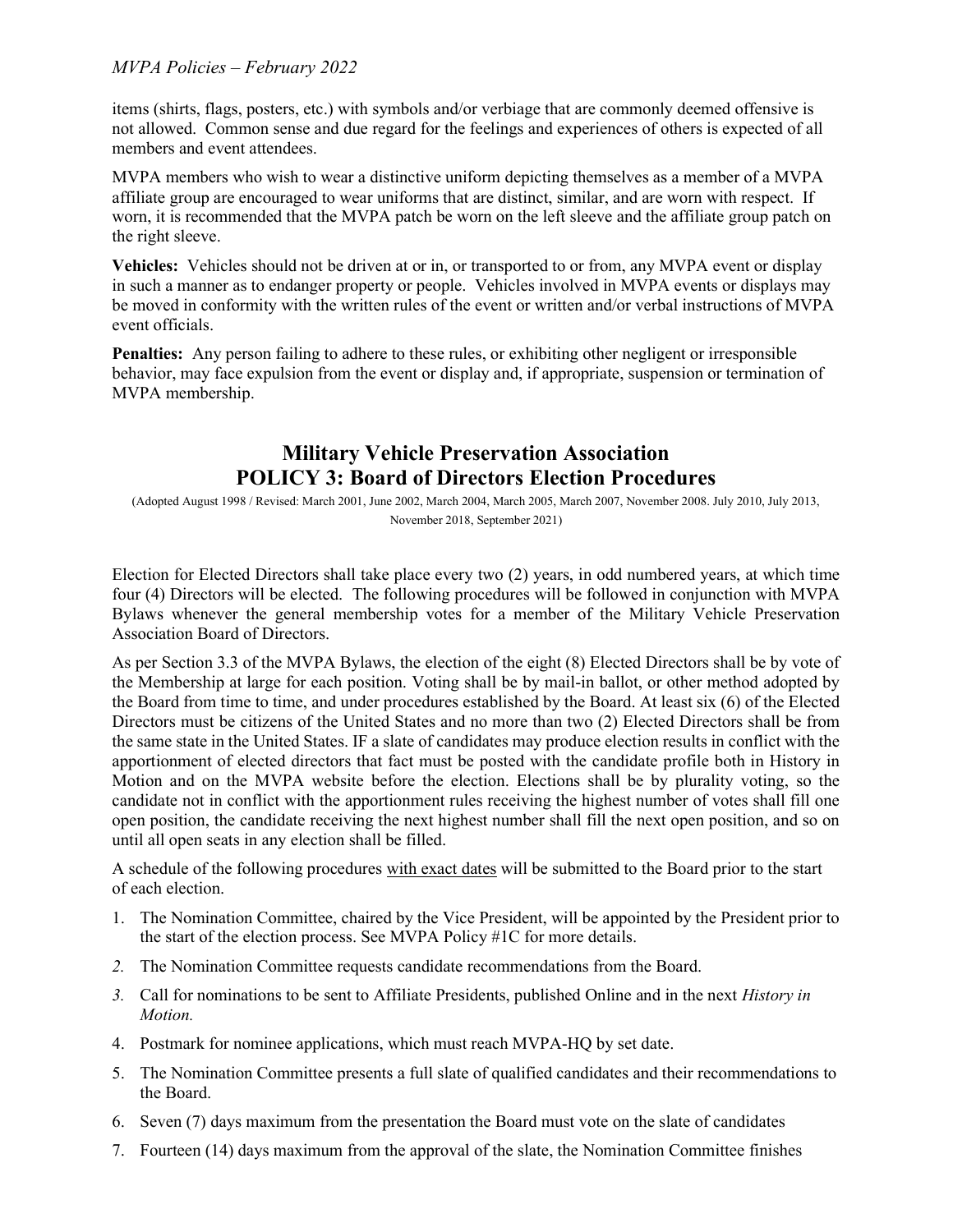contacting all candidates.

- 8. A list of nominees will be published online and in the next History in Motion.
- 9. Profiles to be edited and ready for publication in History in Motion.
- 10. Nominee profiles to be published in the next History in Motion and posted online. All voting instructions on the ballot will be in a format as determined by the Nomination Committee.
- 11. Ballots will be mailed to all eligible members during the renewal process.
- 12. An email will be sent to Affiliate Presidents urging them get their members to vote.
- 13. All ballots must be mailed to an address designated by the MVPA Board of Directors. Each ballot must include the member's signature and MVPA membership number, in the designated spaces, to be valid. Consolidation of individual ballots into a single envelope for mailing purposes is permissible.
- 14. Ten (10) Days following the postmark deadline the Scrutineers notifies the MVPA Secretary of the final election results.
- 15. Ten (10) Days maximum from the Scrutineers vote tally notification, the Secretary certifies the results, notifies the Board of the results and releases them for printing in History in Motion and candidate notifications.
- 16. Ten (10) Day's maximum following final results the President and/or Vice President notify all nominees of the election results.
	- Upon notification the results will be posted Online and the newly elected Directors will be added to the MVPA-HQ email list for communication with the current Board. Committee work with current Directors and Directors elect can begin.
	- Publish election results in the next issue of *History in Motion* following certification of final results by the MVPA Secretary.
	- March/April: Newly elected Directors are sworn in at the Winter/Spring Board meeting.

## Military Vehicle Preservation Association POLICY 4: Affiliate Groups

(Adopted July 1981 / Amended March 2001 / Amended June 2014, November 2017, February 2018, November 2018, December 2020)

The Board may vote to affiliate with any group, which seeks to affiliate with the MVPA.

#### Recognition:

A letter requesting recognition as an affiliate must be submitted to the Affiliate Liaison via MVPA Headquarters and include a completed affiliation form, which may be obtained from Headquarters or through the MVPA website.

Once recognized, Affiliate status shall be ongoing so long as the Affiliate requirements are met, unless terminated by either the Affiliate, or for cause by the MVPA Board of Directors. MVPA Headquarters will send an annual update form to all affiliates addressed to the Affiliate Group Presidents, or other persons designated by the Affiliate, requesting updated information. This form will request a list of the current members, their contact information, and the leadership information of the Affiliate. Failure to complete and return said form in a timely manner (30 days) may be considered termination of affiliate status by the Affiliate.

Recognition of any Affiliate group may cease if the Affiliate group fails to answer any written communication sent by Certified Mail within 90 days, unless sooner as required by said communication.

Potential affiliates of the MVPA should have a distinctive group name, which shall not include or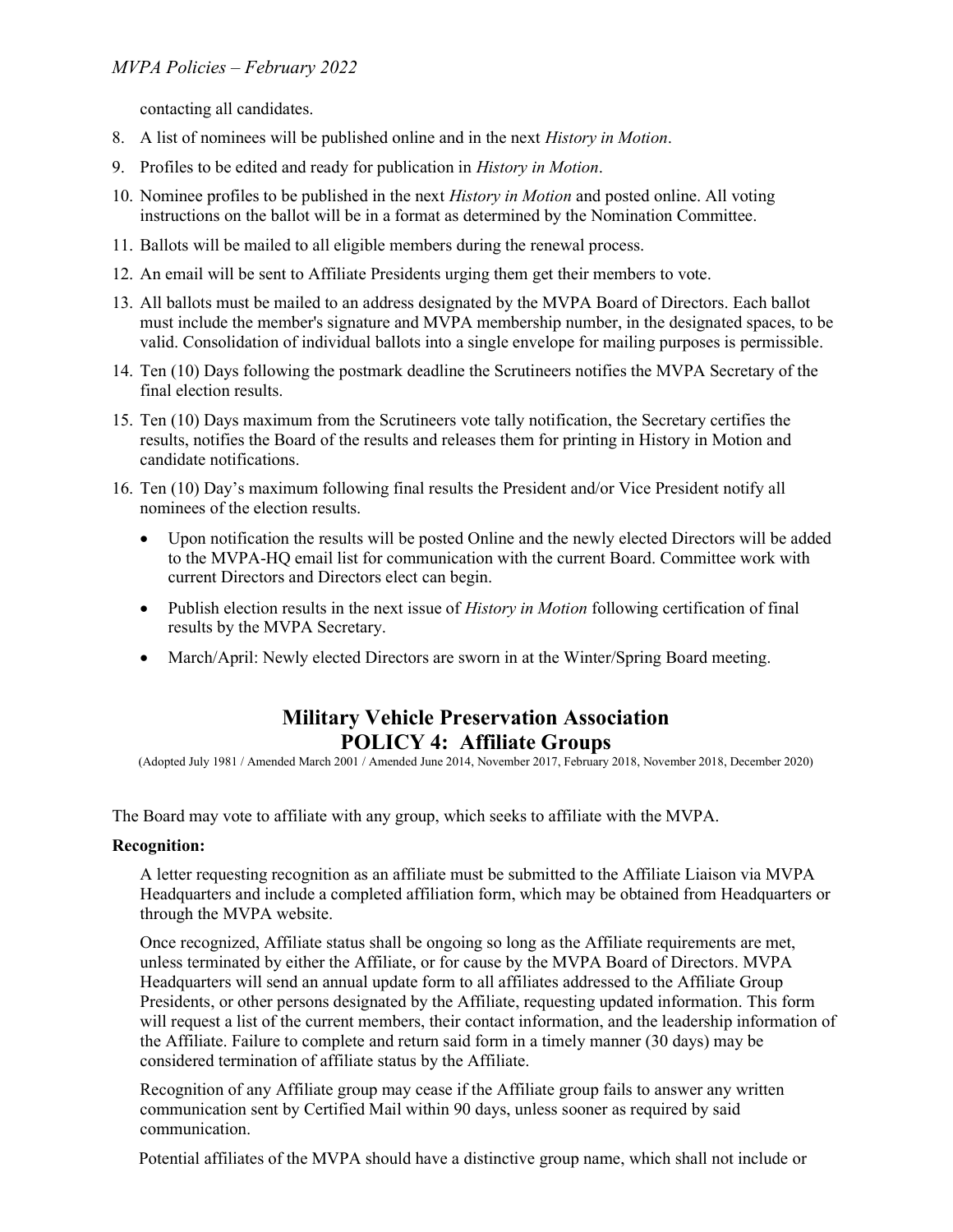imply a "chapter" status with the MVPA, have governing bylaws in place, and a formal membership list. A copy of all shall be sent to the MVPA Affiliate Liaison via the MVPA Headquarters.

 (Existing Affiliate names, recognized prior to January 1, 2014, which include the word "chapter ", are grandfathered with the understanding that the Affiliate is not a "chapter" of the MVPA.)

An Affiliate logo is not required, but if one exists upon requesting recognition, or is added later, it will require approval from the MVPA as part of the Affiliate recognition process, or to maintain status as an Affiliate.

#### Officers and Membership Status:

 Ten MVPA members in good standing are required for Affiliate recognition, and to maintain Affiliate status. Nomination, election, and installment of at least the following officers are required: President or Chairman, Secretary, and Treasurer, or Secretary/Treasurer, and a Publication Editor or Webmaster. Other terms for these positions may be used as found within the group's bylaws. A minimum of three officer/editor positions are required.

Three (3) key Affiliate group officers and the designated contact person, if not one of the three key named officers shall be required to be members of the MVPA. Failure to do so may be cause for revocation of Affiliate status. All Affiliate members should be encouraged to join the MVPA.

Affiliate officers shall not have been convicted of any felony, nor shall they engage in illegal activity or activities that may adversely reflect, effect, or damage the good name of the MVPA or the positive perception of the historic military vehicle hobby.

#### Newsletter:

Affiliation may be discontinued with any organization that does not publish a member communication (print or electronic) at least quarterly (unless waived by the Board of Directors). A copy of each "newsletter" shall be sent to the MVPA Headquarters in a timely manner. Affiliate communications sent to the MVPA may be by either print or electronic form.

The Affiliate newsletter editor and/or webmaster shall be considered the person(s) responsible and accountable for all content in the Affiliate newsletter, website, and/or electronic communications. It shall be the responsibility of the newsletter editor and/or webmaster to verify the accuracy of any and all material relating to the MVPA, its officers, Board of Directors, and policies. Failure to do so may result in the suspension or revocation of Affiliate status as deemed appropriate by the MVPA Board of Directors.

#### Finances:

No Affiliate group shall create any financial liability, nor shall it enter into any contracts affecting the MVPA, or its interests, without the express written consent of the Board of Directors. Said consent will then be granted only on a case-by-case basis. Affiliate groups shall not hold, nor shall they cause, the MVPA to be held financially or otherwise liable in any way for their actions or lack of it.

Such Affiliate groups shall make available to its members, and the MVPA, a financial statement upon request. Such a MVPA request may only be made when there is a planned or current interaction between the MVPA and the Affiliate, such as, but not limited to, co-sponsored activities.

#### Legalese:

The MVPA may enter into contracts with Affiliate groups for the purpose of conducting conventions or other activities.

Unsafe acts, acts that may cause liability, or acts of a political nature by the Affiliate group that may cast the MVPA, or the historic military vehicle hobby, in an unfavorable manor may be grounds for revocation of the Affiliate status or recognition of any special events. The MVPA Board of Directors shall be the sole judge of such unfavorable conduct.

The MVPA Board of Directors shall retain the right to revoke affiliation with any group which has ties of affiliation with any organization that creates conditions not in the best interest of the MVPA.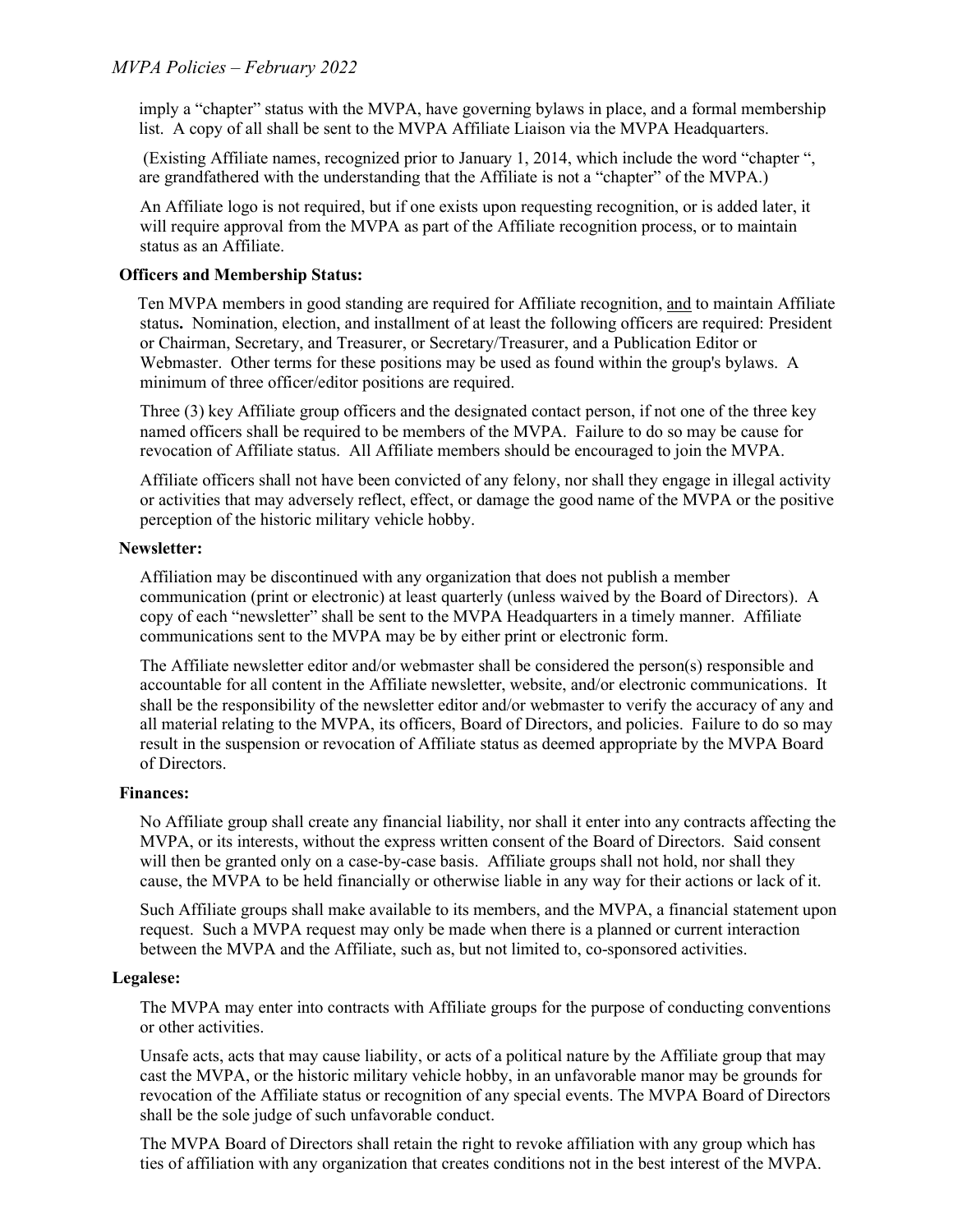The Board of Directors shall be the judge of the best interest of the MVPA.

Any and all Affiliate activities which use the MVPA logo, name, description, or variation thereof, shall advise the Affiliate Liaison within a reasonable time period in advance of such activity. MVPA permission granting such use is not automatic and notice of use shall be given for each activity. (See Policy # 18 – MVPA Trademark and Logo Usage.)

#### Benefits:

Advertising: An Affiliate group in good standing will receive a 50% discount on *History in Motion* display advertising of events they host pertaining to military vehicles. Limit one ad per issue. Payment must accompany the camera-ready copy, which must comply with all History in Motion advertising guidelines in effect at the time of ad publication.

Membership List: An Affiliate group in good standing may request a list of MVPA members for purposes of membership recruiting and event promotion.

Group Listing: An Affiliate group in good standing will be listed in the "Affiliate Section" of each History in Motion, to include the group's meeting schedule, and President and Newsletter Editor/Webmaster contact information.

Convention Table: An Affiliate group in good standing may be provided a promotional table at each MVPA convention, at no charge, to share the group's activities and recruit new members. Sales are not permitted, except for novelty items that contain the group's logo. The MVPA will be provided, upon request, a promotional table/space, at no charge, at any Affiliate activity to share MVPA news, recruit new members, or sell MVPA Supply Room items.

Event Listing: An Affiliate group in good standing may have their military vehicle events listed in the "Upcoming Events" section of History in Motion.

Recruiting Brochures: An Affiliate group in good standing may request MVPA recruiting brochures, at no charge, on which the group may stamp its information and distribute for recruiting purposes.

Recruiting Program: An Affiliate group may receive MVPA "Bucks" for recruiting individuals to the MVPA in the name of the Affiliate. MVPA "Bucks" may be used toward any cost incurred by the Affiliate that is due the MVPA, or purchases made through the MVPA. The exchange rate is one "Buck" to one dollar.

Representation: An Affiliate group in good standing may attend the Affiliate Representative advisory meeting at each convention. This is an opportunity to help set the future direction of the MVPA, by sharing ideas and questions with MVPA Board members. The MVPA Affiliate Liaison, or any Director, may be contacted at any time with questions, suggestions, or concerns.

## Military Vehicle Preservation Association POLICY 5: Annual Convention

(Adopted June 1982 / Revised: February 1999, March 2001, June 2004, March 2006, March 2007, June 2007, July 2010, November 2012, November 2018, [Temporarily suspended until further decision by the MVPA Board] February 2022)

#### Hosting A MVPA Convention by the MVPA, an Affiliate or Partner Organization

- 1. The MVPA, realizing the complexity in hosting a convention, has determined that certain requirements are necessary for a successful convention. These are published in the "Convention Guide for Hosting a MVPA Convention". Copies of this guide are available from MVPA Headquarters.
- 2. MVPA is financially liable for the event and all contracts will be approved by the President and Event Director and then signed by either.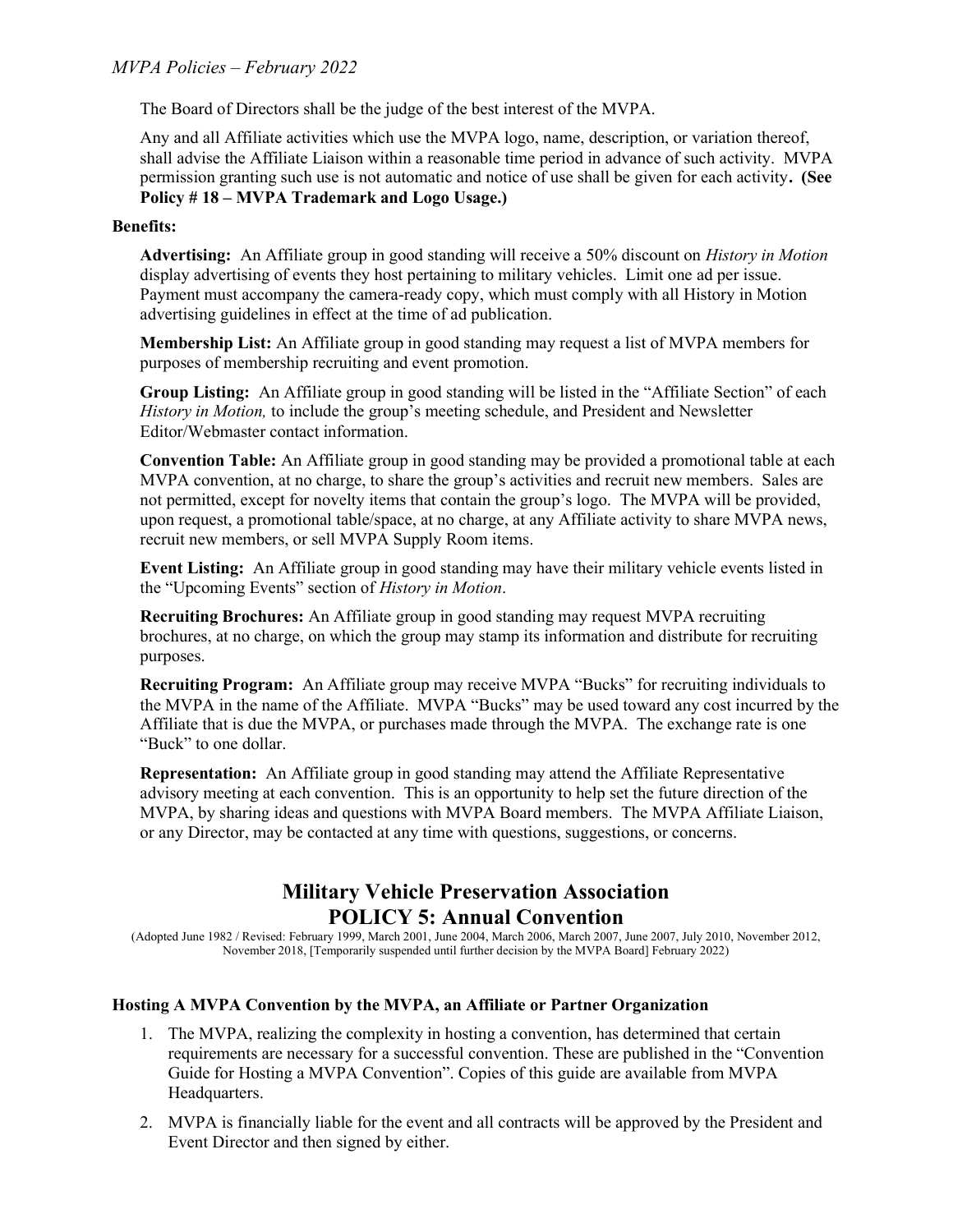- 3. The Host will be reimbursed for all expenses pre-approved by the Event Director, including costs incurred to make the original presentation to the MVPA Board of Directors.
- 4. The Host will be responsible for the design and production costs of the official T-shirt. They will also be responsible for the promotion and sales of the T-shirt and will keep 100% of the profits. The MVPA may require that certain elements be incorporated into the shirt design.
- 5. The Host will receive the following funds in a combined payment, after expenses, within 90 days of the convention's conclusion.
	- 1. 30% of the net convention income (excluding the auction proceeds and sponsorships).
	- 2. 70% of the net auction income.
	- 3. 50% of convention sponsorships solicited and secured by the host Affiliate.

In the event the aggregate of net convention income, net auction income and convention sponsorships are a loss, the host shall not receive any remuneration.

#### Convention Host Requirements

- 1. A bidding Affiliate must be currently active and in good standing with the MVPA and have been a recognized organization for three (3) years prior to the initial presentation. Exceptions to this policy may be taken under consideration by the Board.
- 2. A bidding Affiliate must have a minimum of 20 members who are active members of the MVPA at the time of the initial presentation to host a convention.
- 3. A letter of intent from an Affiliate event coordinator must be presented and signed by a minimum of 20 members (active in MVPA) and forwarded to MVPA-HQ prior to the presentation to the Board.
- 4. The Convention location must meet certain size, price, hotel and airport requirements as outlined in the "Convention Guide" This information must be presented to the MVPA Event Director prior to the presentation being placed on a Board Meeting agenda.
- 5. The bidding organization must make a presentation to the MVPA Board at a scheduled Board Meeting.
- 6. Partner Organizations must document past experience hosting and managing events of similar size and scope.

#### The Admittance Policy is as Follows

- 1. MVPA members are permitted to enter the swap meet & vehicle display on all show days.
- 2. Entrance by non-members will require payment of additional fees, and may be restricted to certain days. These additional fees will be determined by the Event Director and the President.
- 3. Saturday entrance will be by a per-adult fee or donation for members and non-members.
- 4. Non-members cannot pre-register therefore will not be eligible for registration discounts or vehicle participation.
- 5. Non-members cannot purchase meal or tour tickets in advance, but may do so, if available, at the door.
- 6. MVPA Members can register non-members as their guests with full privileges including the preregistration discount, advance tour and meal ticket purchase.
- 7. Only MVPA members can attend the Board and Membership Meetings.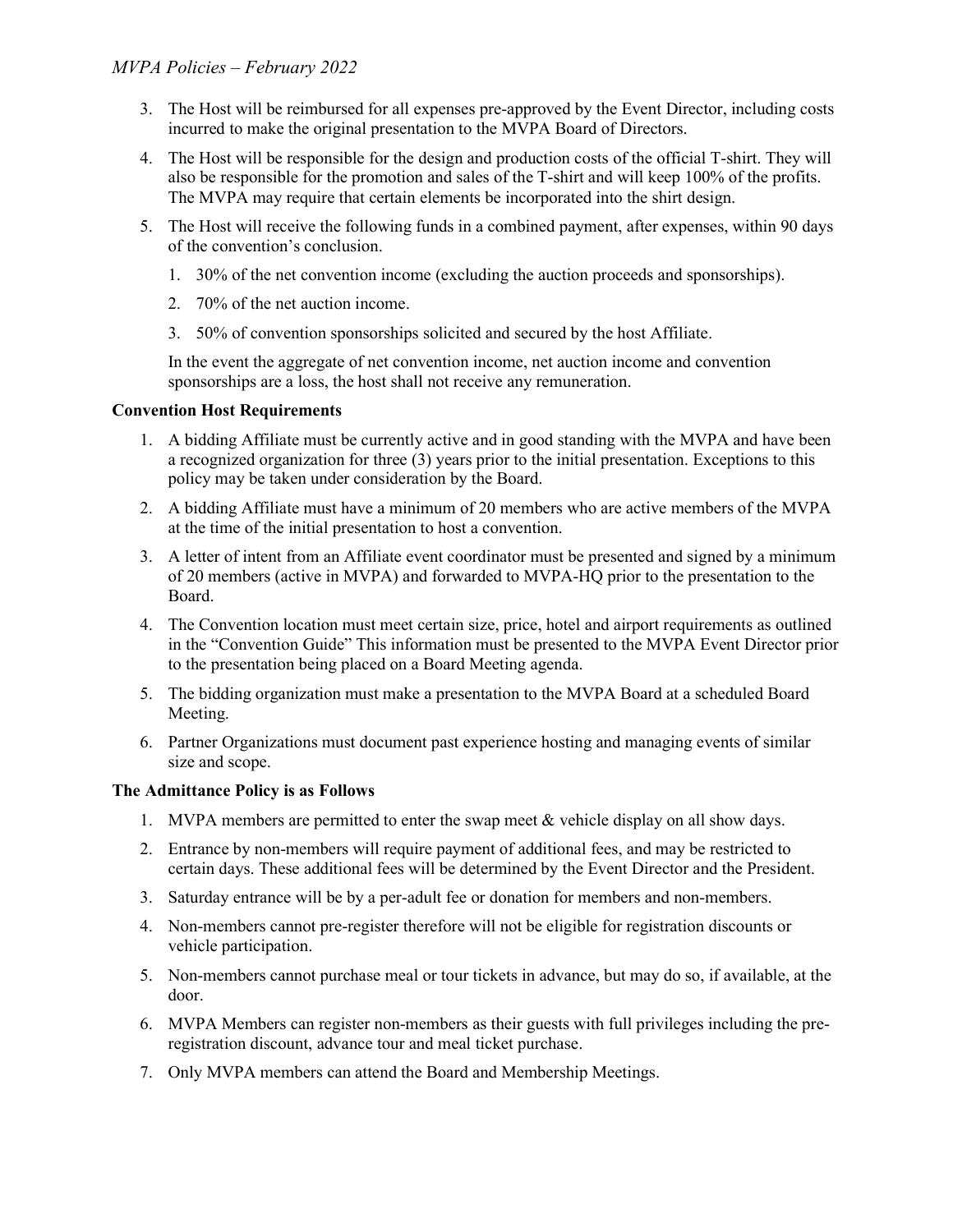#### MVPA Conventions Conducted Without a Host Affiliate

In order to provide all Association members an opportunity to attend a convention, and in order to provide all Association members with the greatest value, the Association itself may choose to act as convention host.

In doing so, the Association may contract for certain services, including security, parking, advertising, etc. These contracts must be approved and signed by either the Event Director or Association President. The Association may award these contracts to commercial firms, government entities, veterans or civic organizations, or MVPA Affiliates. The bid process and rate of compensation shall be negotiated so as to protect the best interests of the Association as a whole, both in terms of cost and performance. If all other factors are equal, preference is given to Affiliates.

### Military Vehicle Preservation Association Policy 6: Associate Member Benefit

(Adopted March 2007 \* Revised March 2010 \* Revised November 2011 \* Revised November 2013 \* Rescinded November 2015)

# Military Vehicle Preservation Association POLICY 7: Memberships

#### Family Membership - Shared Member Number between Spouses

(Adopted March 2005/ Revised: November 2008, Revised August 2016)

An individual member number may be shared between spouses. This will be known as a family membership and identified by adding an "F" to the end of the member number. There is no additional fee for the family membership, and it will apply to the following classes of membership: United States-Regular and First Class, Overseas-Regular and Air Mail, Canadian-Regular. It does not apply to Life, Associate or Complimentary Memberships. This will qualify both spouses as active MVPA members but will allow for only 1 vote in MVPA elections and other matters, and one set of 10 publications per year. If a spouse runs for office, they may purchase a separate membership, which will be credited with the same number of years as the family membership.

# Military Vehicle Preservation Association POLICY 8: Discipline Against Members

(Adopted March 2001, revised August 2005)

#### Policy Definition:

The policy for "Disciplinary Against Members" is as follows:

The areas of conduct listed below are covered by this policy:

- Any act or action of a member(s) of the MVPA that brings discredit upon the Military Vehicle Preservation Association.
- Any violation by a member(s) of the MVPA of the Continental United States Federal, State, County, Township, or Municipal Laws that would directly or indirectly bring discredit upon the MVPA.
- Any violation by a member(s) of the MVPA of the laws of any foreign jurisdiction that would directly or indirectly bring discredit upon the MVPA.
- Any act or actions that violates the by-laws of the Military Vehicle Preservation Association.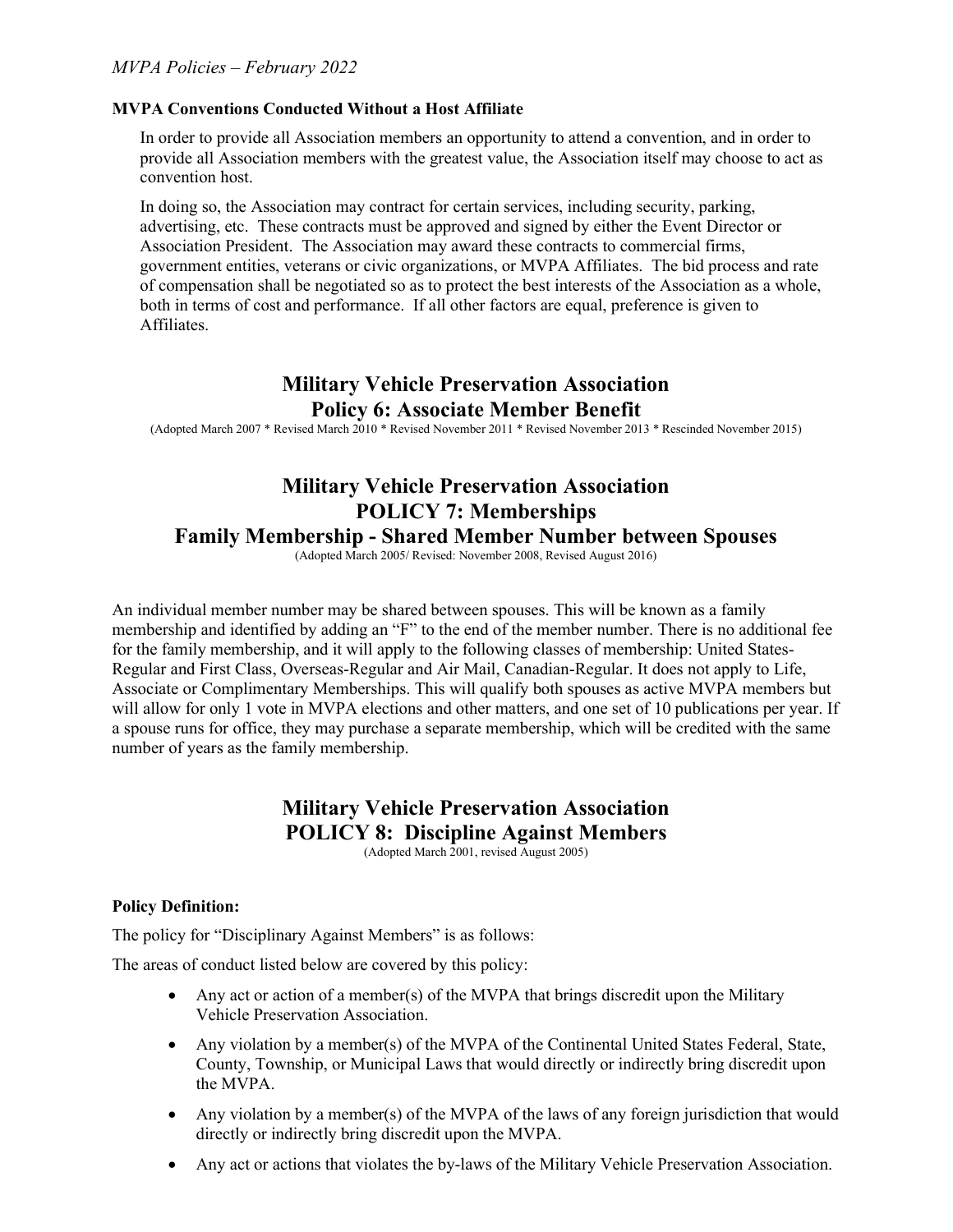• Any act or action(s) that would lead a reasonable and prudent individual to believe that such act or action would be detrimental to the MVPA and/or to the members(s) of the MVPA.

If an MVPA member is charged criminally with an offense that would fall into one of the above listed categories for disciplinary action, the resultant dismissal or subsequent revocation of the criminal charges will not impede the implementation of actions against the member by the Board of Directors.

#### Complaint Process:

The initiation of a complaint against an MVPA member is possible through several methods:

- By any member of the MVPA Board of Directors
- By any member of the MVPA
- By any non-member of the MVPA

There are different levels of complaints, they are:

- Emergency Complaint requiring immediate response
- Non-Emergency Complaint not requiring immediate response

Whenever possible the complainant should submit a written complaint that contains the following:

- Complainant's name, address, and telephone number
- Membership number, if applicable
- MVPA member that complaint is lodged against
- Any applicable witnesses, including their names, addresses, and telephone numbers
- The date of the incident
- A written description outlining the complaint

If the complainant refuses to identify him or herself, then the board of Director or MVPA headquarters staff, who received the complaint, will make a notation of the incident and file it with headquarters.

The reluctance or refusal of the complainant to identify themselves and to remain anonymous, may create a problem in the investigation or verification of pertinent criteria in the complaint. Therefore, the anonymous complaint may be weighed, as a determining factor, in the decision of the Board of Director(s).

All investigative materials will be permanently filed at the headquarters office.

#### Conduct of the Investigation:

The classification of a complaint that warrants actions by the MVPA Board of Director(s) will be classified in one of the following categories:

 Emergency – a complaint or incident that requires an investigation by the Board of Directors, or a director to an incident that requires an immediate response. This investigation will apply to those actions of an MVPA member that are currently or have just occurred.

Whereas immediate action taken will prevent an act from continuing to occur or from a reasonable belief that it will occur again within a short time period.

The immediate need to protect the member of the MVPA, the public in attendance at any sanctioned MVPA event, and/or the interests of the MVPA, would be a primary objective.

• Non-Emergency – a complaint or incident that requires an investigation and a decision by the Board of Directors(s). Whereas, the determination of the initial investigation will not require an immediate response due to the belief that the incident is contained and the likelihood of additional violations is not foreseen.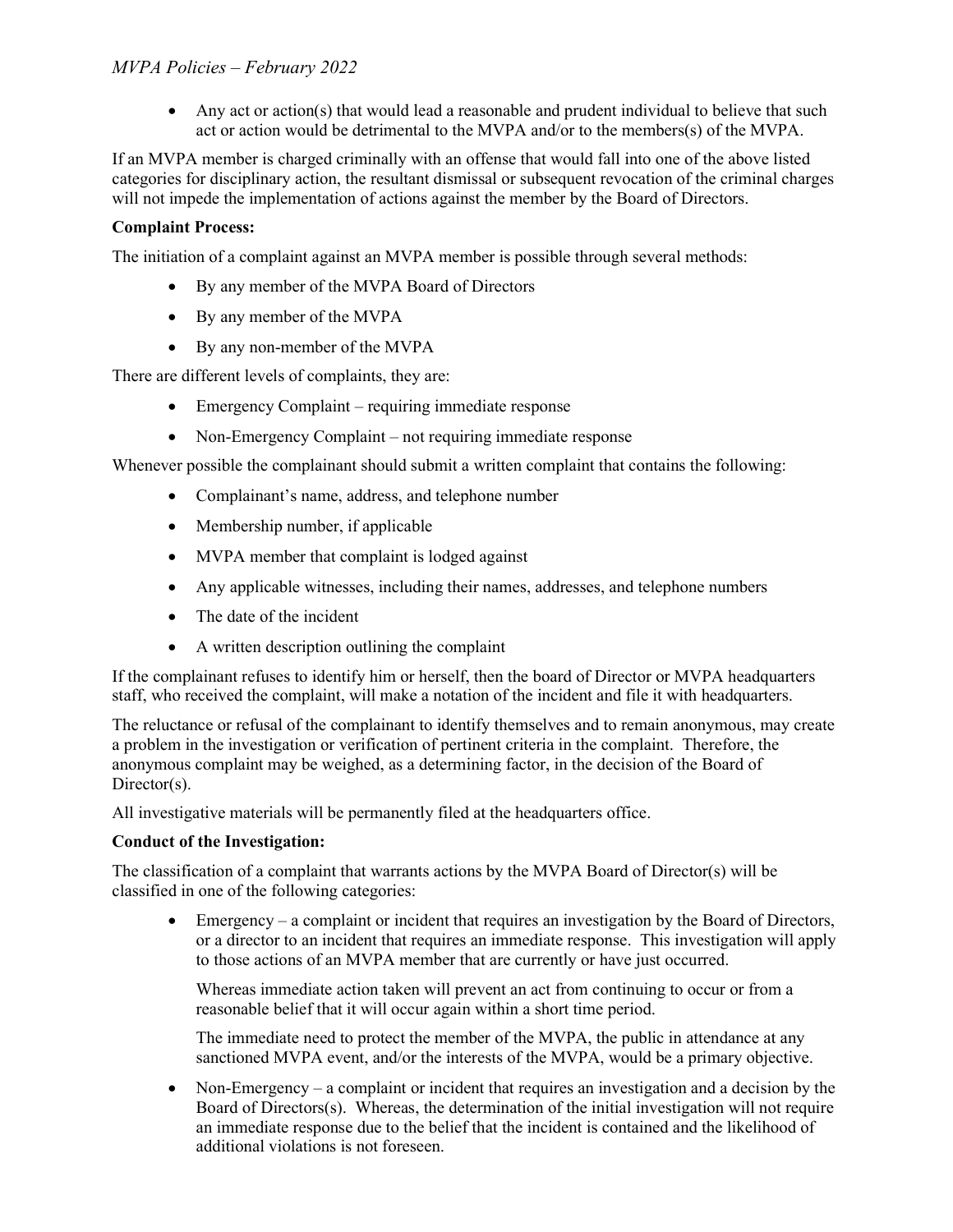Additionally, those factors weighed should include the results of a delayed disciplinary decision and its relation to any further problems that any delay would create.

Notation: No Director(s) or staff of the MVPA are required to take any action in a situation that would place themselves or others in a potentially harmful situation. Any incident that would warrant the need for a local law enforcement intervention should be immediately assessed and prompt notification and a request for law enforcement interaction will be sought.

The member of the MVPA that is investigated shall not construe the preliminary actions of any individual Director(s) in an Emergency to be conclusive in nature. Only a formal vote of the MVPA Board of Directors, with a majority vote, that affirms or denies disciplinary actions is the

only official result of an investigation. All other actions are a temporary remedy to protect the interests of the MVPA, its members and/or the general public.

Whenever possible, all pertinent parties involved in an incident should be consulted. The member under investigation will be afforded the opportunity to present their defense to any complaint.

#### Member Response:

The member of the MVPA under investigation shall have a reasonable time period to respond to the accusations and provide a defense. A member subject to discipline must be notified in writing by first class mail sent to the last address of the member shown on the corporation records not less than fifteen (15) days prior to the inception of said discipline stating the reasons therefore. The member shall have the opportunity to be heard, orally or in writing, not less than five (5) days before the effective date of the discipline by a person or persons authorized to decide that the proposed discipline not take place.

Notification of the MVPA member(s) under investigation may require a verifiable form of communication.

Failure of the MVPA member(s) to respond to a complaint after two verifiable efforts have been made can be deciding factors taken by the Board of Directors in rendering their decision.

#### Conclusions to Investigations:

The resultant discipline shall be one of, or a combination of the following:

- Exoneration This conclusion will free the accused of all wrongs or blame
- Censure This conclusion will require a written formal reprimand issued by the Board of **Directors**
- Suspension of membership This conclusion will result in a period of suspension to be determined by the Board of Directors
- Termination of membership This conclusion would result in the permanent revocation of the MVPA membership, rights and privileges of the accused
- Permanent exclusion This conclusion shall permanently exclude the accused MVPA member from any attendance or participation, either directly or indirectly, in any MVPA sanctioned event. This shall include a ban on any business interests they may hold as a vendor, any guest privileges, advertisement in any MVPA publication, soliciting at an MVPA sanctioned event

#### Communications:

It is in the best interests of all parties involved to have a timely conclusion to any and all investigations. Therefore, the MVPA Board of Directors will not be restricted to conduct the investigation(s) at a formal Board of Directors meeting. The Board of Directors may utilize any of the following forms of communication to expedite the investigation and render its decision.

- MVPA Board of Directors meeting
- In person interviews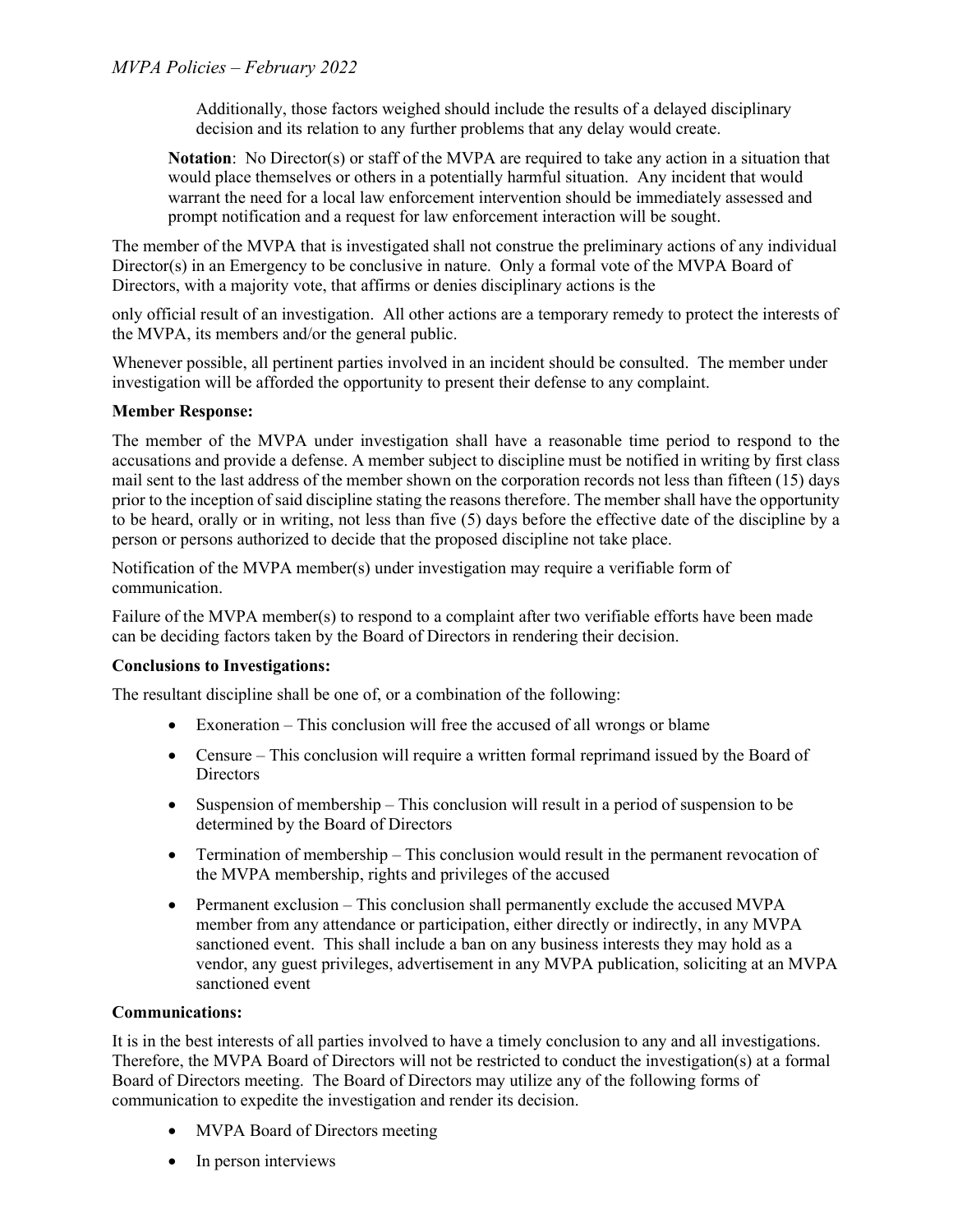- US Postal and Foreign Postal Mail service
- Private carrier parcel services
- Telephone calls
- Telephone conferencing
- Facsimile machines
- Electronic mail, E-mail
- Video conferencing
- Or any other form of communication deemed reliable by the Board of Directors

The MVPA, MVPA Board of Directors, Director, or any authorized representative will have the right to mechanically, or electronically record any segment of the investigation conducted and is not restricted in its use of recording, unless done so by law. The individual(s) who are being recorded are to be advised of the recordings and, if possible, their permission obtained to record. However, a refusal to allowing the recording of the process may be considered in the final result of the investigation.

The need to provide all of the Board of Directors an opportunity to hear any rebuttal from the member under investigation is provided by allowing the board members the ability to hear a recording of any interviews.

# Military Vehicle Preservation Association POLICY 9: Non-Discrimination Policy

(Adopted May 2002)

It is the policy of the MVPA not to discriminate based on race, color, sex, age, religion, national origin, disability, or other non-merit factors in compliance with Title VI of the Civil Rights Act, the Americans with Disabilities Act, and Sections 504 of the Rehabilitation Act of 1973.

# Military Vehicle Preservation Association POLICY 11: Firearms & Explosive Devices

(Adopted March 2011, Revised 6/22/2015, Revised 12/8/2018, Revised 1/16/2019)

The MVPA is an association specializing in historic military vehicles of all types. Various weapons are permitted in displays to better illustrate the function of the vehicle in wartime. Certain military-related firearms may also be sold by MVPA Members at MVPA Events. The following apply for the purpose of this Policy as it pertains to MVPA events.

#### **Definitions**

MVPA event: Any event advertised or sponsored by the MVPA where the use of the MVPA name or logo would lead the public to believe it was an official MVPA event. (Events sponsored and conducted solely by an Affiliate, which may or may not display the MVPA name/logo, are not considered an official MVPA event in this definition.) The MVPA event Chairman will appoint a "Safety Officer" to inspect for and enforce the Policy rules.

Military-related firearms: For purposes of MVPA policy, only those weapons having been regulation issue to a generally recognized, uniformed, national military service, or a duplicate thereof, are permitted.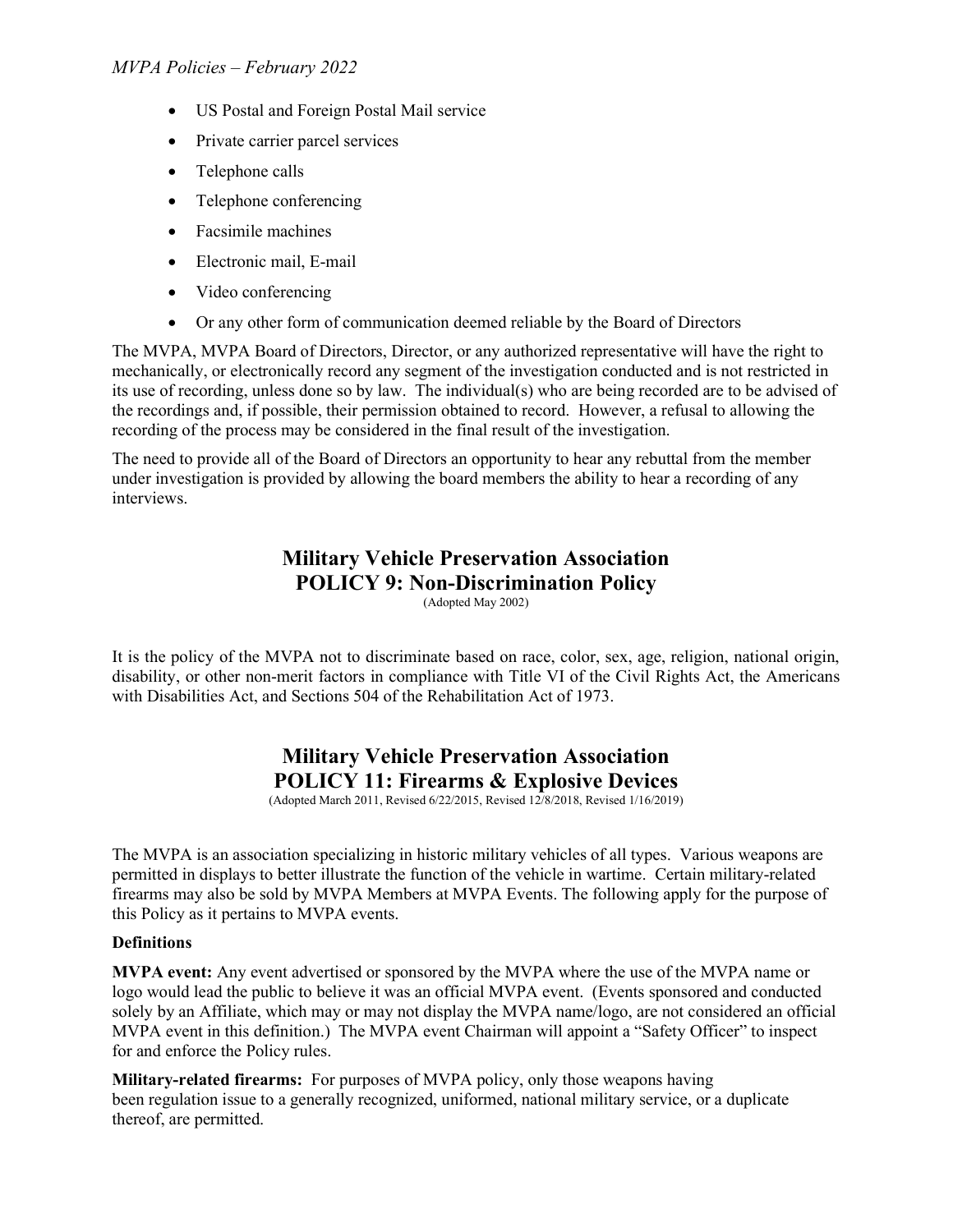Safety Officer: A MVPA-appointed person responsible for inspecting all firearm-related items to ensure compliance with Policy 11.

Firearm: Any gun or rocket of any size capable of discharging a projectile through the use of a flammable or explosive propellant. All U.S. Bureau of Alcohol, Tobacco, Firearms, and Explosives (ATF) descriptions and rules apply.

Receiver: That part of a firearm bearing the serial number which the ATF considers to be the controllable weapon itself.

Replica: A model or copy of a firearm incapable of discharging a projectile, used for display only. This class may include "Dewat" or "Demilled" copies using original parts converted to use a gas to create noise and flash.

Blank Firing Guns: Firearms using blank ammunition to simulate live fire. Automatic or semiautomatic firearms must be modified to operate with blank ammunition and would be self-destructive if fired with "ball" ammunition. Manually operated guns may use blank and ball interchangeably, thus this entire class must be considered as Firearms and rendered inoperable with a plastic tie when not involved in a reenactment.

Explosive Devices: Any type of object containing explosive material designed and intended to destroy or injure property or persons by explosive force. Mines, grenades and explosive ammunition are examples of this class.

Ammunition: A complete, assembled cartridge consisting of primer, powder and projectile of any caliber capable of being fired in a gun.

The advertisement, by US citizens, of NFA-compliant, Federally-licensed, fully automatic weapons and destructive devices is permitted in the pages of History in Motion. No other Firearms, Firearm Receivers, Ammunition, Blank Ammunition or Explosive Devices may be advertised in MVPA publications.

Military-related firearms, military-related firearm Receivers, and Blank Ammunition may be sold or traded at MVPA conventions or sponsored events, by MVPA Members only, as permitted by law and venue policies. Exceptions to this policy will be considered by the MVPA Event Chairman and at least one other MVPA Director, on a case-by-case basis.

The Board or Convention Chairman reserves the right to limit the percentage of the event's vendor space allotted for the sale of items covered by this Policy.

Those authorized to sell firearms-related merchandise at a MVPA event in accordance with this Policy shall be required to complete the "MVPA Event Firearms and Destructive Device Rules" form and agree to its terms prior to vending/displaying at a MVPA event. A copy of the completed form will be retained by the MVPA, and one copy shall be clearly displayed at the display or vending space. The terms of that form shall be considered part of and an extension of Policy 11, and the form shall be included when Policy 11 is provided or published.

All live guns must be unloaded, cable-tied through the chamber, and the magazines removed upon entry to any MVPA event or venue. These firearms must remain in that condition on display, and when offered for sale.

Live ammunition or explosive devices will not be displayed for sale, sold, or traded at MVPA events.

Replica guns, non-guns, and the inert shells or containers of Explosive Devices may be displayed, traded and sold at MVPA events once approved by the Safety Officer or MVPA Event Chairman.

Firearms, Replicas, or Blank firing Guns may be displayed on any type military vehicle at a MVPA event, once approved by the Safety Officer or MVPA Event Chairman. During such display, these items will not be used in any way to threaten or alarm the public. When not part of a display these items should be removed or covered, including during transit.

In cases where a reenactment is part of a MVPA event, or at any time when Firearms are to be on display to the public, the MVPA Event Chairman and/or Safety Officer must inspect and approve how they are to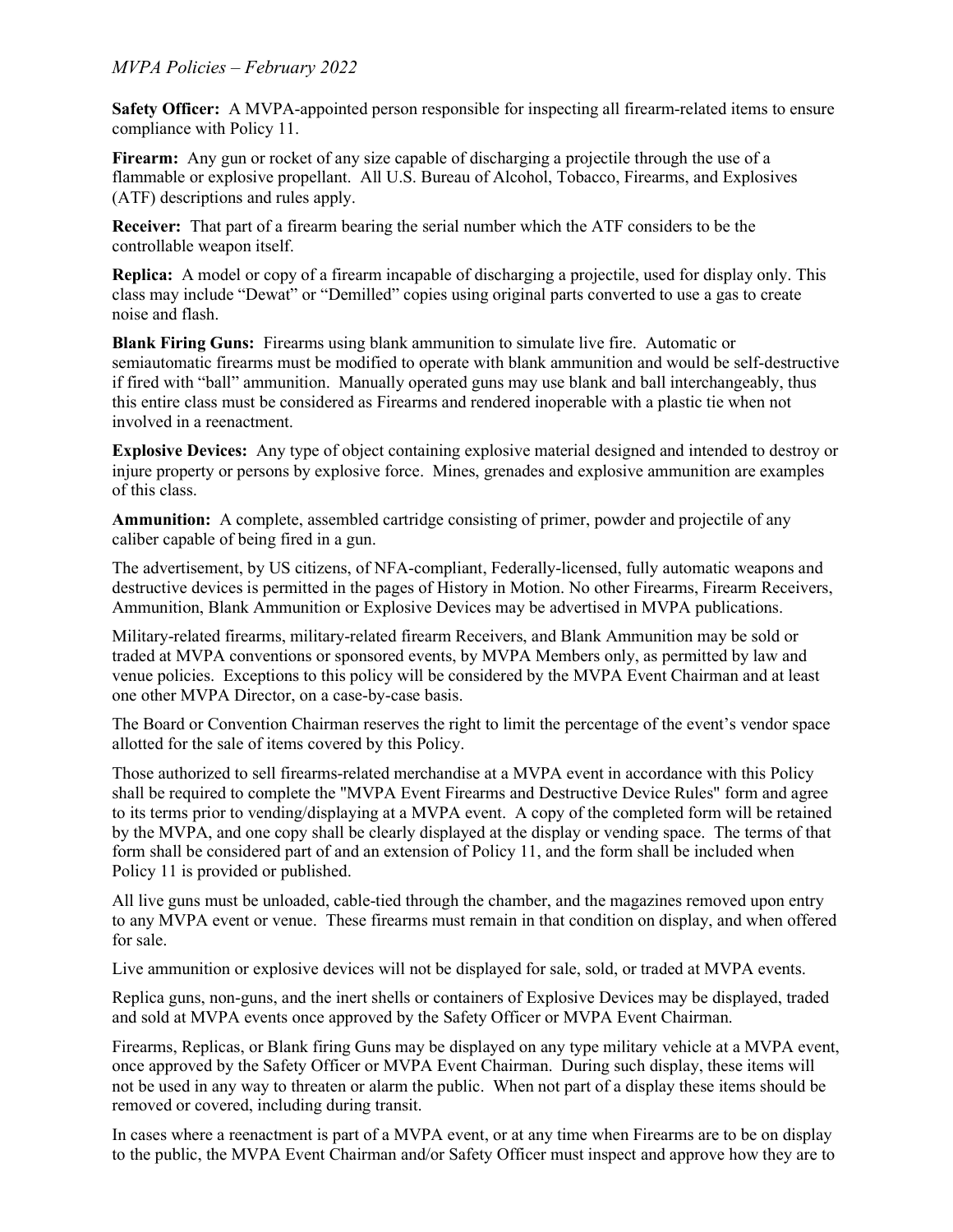be displayed. Any Firearm on display will be rendered inoperable with a plastic "cable tie" in order to prevent it from being operated except during a MVPA-approved demonstration. Any "display sample" ammunition must be inert.

Firearms used in a reenactment may be capable of firing blank or live ammunition interchangeably, thus ammunition control is absolutely necessary. Blank ammunition may be used in a reenactment after inspection and approval, but will not be permitted outside the reenactment area. The approved method is for the Safety Officer to require the unit commander of troops involved to inspect all ammunition available to his unit immediately prior to the reenactment.

#### Penalties

Failure or refusal to comply with this Policy, and any behavior which creates a concern for public safety, shall be grounds for expulsion from the event by the Event Chairman. Should such negligence or refusal be willful, repetitive, or reflect poorly upon the MVPA, the Board of Directors may suspend or terminate the membership of the responsible individual(s) under the provisions of the MVPA Bylaws, Article 2, section 2.5.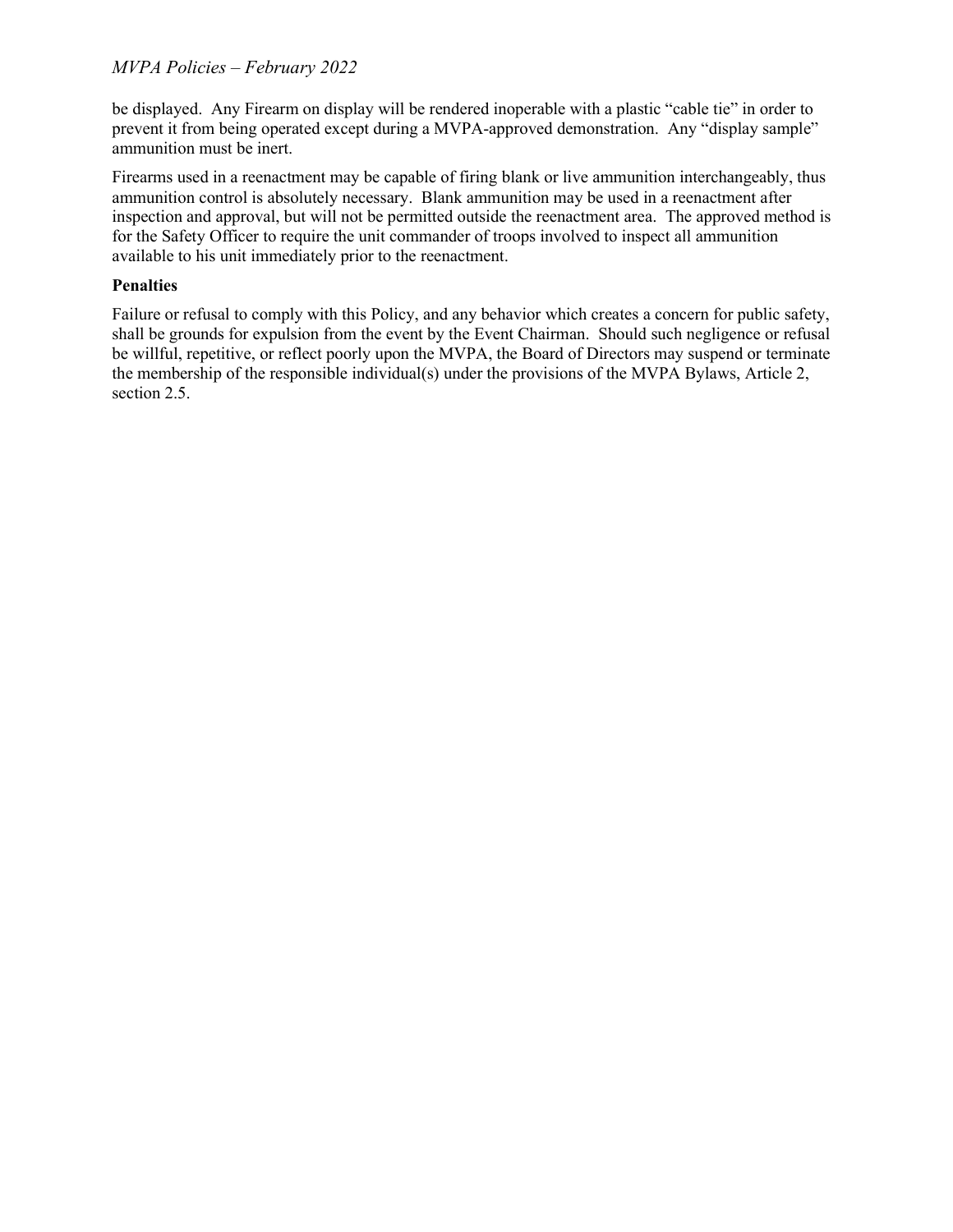### MVPA EVENT FIREARMS AND DESTRUCTIVE DEVICE RULES POLICY 11 AGREEMENT

Replica guns, non-guns, and inert shells or containers of inert Explosive Devices may be displayed, traded and sold at MVPA events when approved by the MVPA Event Chairman and event Sponsors without limitation or application of the live firearms and live ammunition policy.

All live guns must be unloaded, cable-tied through the chamber, and the magazines removed upon entry to any MVPA event. These firearms must remain in that condition on display and when offered for sale.

Check-in and declaration of all firearms entering the MVPA event premises must be shown to and inspected by the show staff, managers, designee, or event chairman for cable tie installation. You may use your own cable ties or ties may be provided (limited quantity). NRA yellow "empty chamber" sleeves may also be used.

No firearms shall be allowed on Vendor tables or displays that were not at one time issued to generally recognized national military forces. (For example, no AR15 variants – only M16, M16A1 or M16E2 look-alikes permitted). No sporterized military firearms.

Dummy guns and permanently deactivated guns shall also be cable tied unless marked clearly "Dummy" or "Deactivated", or painted in a color clearly indicating its deactivation, or otherwise identified as dummy or deactivated in some descriptive and obvious manner.

Gun handling safety shall be observed by all vendors and event participants at all times. Firearms shall be pointed down or up to the ceiling and never held horizontally or pointed at any display or person. Vendors shall enforce this appropriate conduct upon anyone looking at or handling their firearms or ammunition.

Vendors selling live firearms of any type shall be personally responsible for the firearms and keep close and visual contact with all such firearms while it is in the hands of any other individual for inspection other than the Vendor.

Unattended Vendor spaces selling live firearms or blank ammunition require that the Vendor lock or otherwise secure all live firearms, Destructive Devices, and blank ammunition from handling by anyone during the Vendor's absence, until the space is again attended by an adult or the Vendor himself with personal responsibility for the firearms therein.

No live Destructive Device Ammunition allowed. Dummy ammunition, or component thereof, are allowed. Dummy grenades and rockets are allowed if in compliance with the deactivation notice policies above.

No loaded magazines allowed in the show.

Living history displays may contain live military-issued weapons (from any country). In such cases, if the weapons are not cable-tied or otherwise rendered inoperable, those creating and operating the display shall insure that it is properly staffed/overseen while accessible to the public. At times when proper staffing/oversight is not present, and members of the public are present, the live weapons shall be properly stored, made inaccessible, or inoperable to the public/attendees of the event.

With respect to any and all sales or trades, all Federal, State/Province, and Local laws, as well as the rules and regulations of the venue of the event, shall be obeyed regarding such sales and transfers.

Vendors having live firearms or Destructive Devices at any MVPA event shall sign the following acknowledgement, at the event and before occupying their assigned vendor space that they have read and will comply with each of these rules regarding firearms and Destructive Devices. This form will be signed in duplicate and one form shall be displayed at the vendor table and the other retained by the MVPA. The form shall be evidence of the inspection of the Vendor firearms and ammunition display and must be displayed at any vendor table showing blank ammunition or firearms for sale. The form shall state as shown in Appendix A hereto.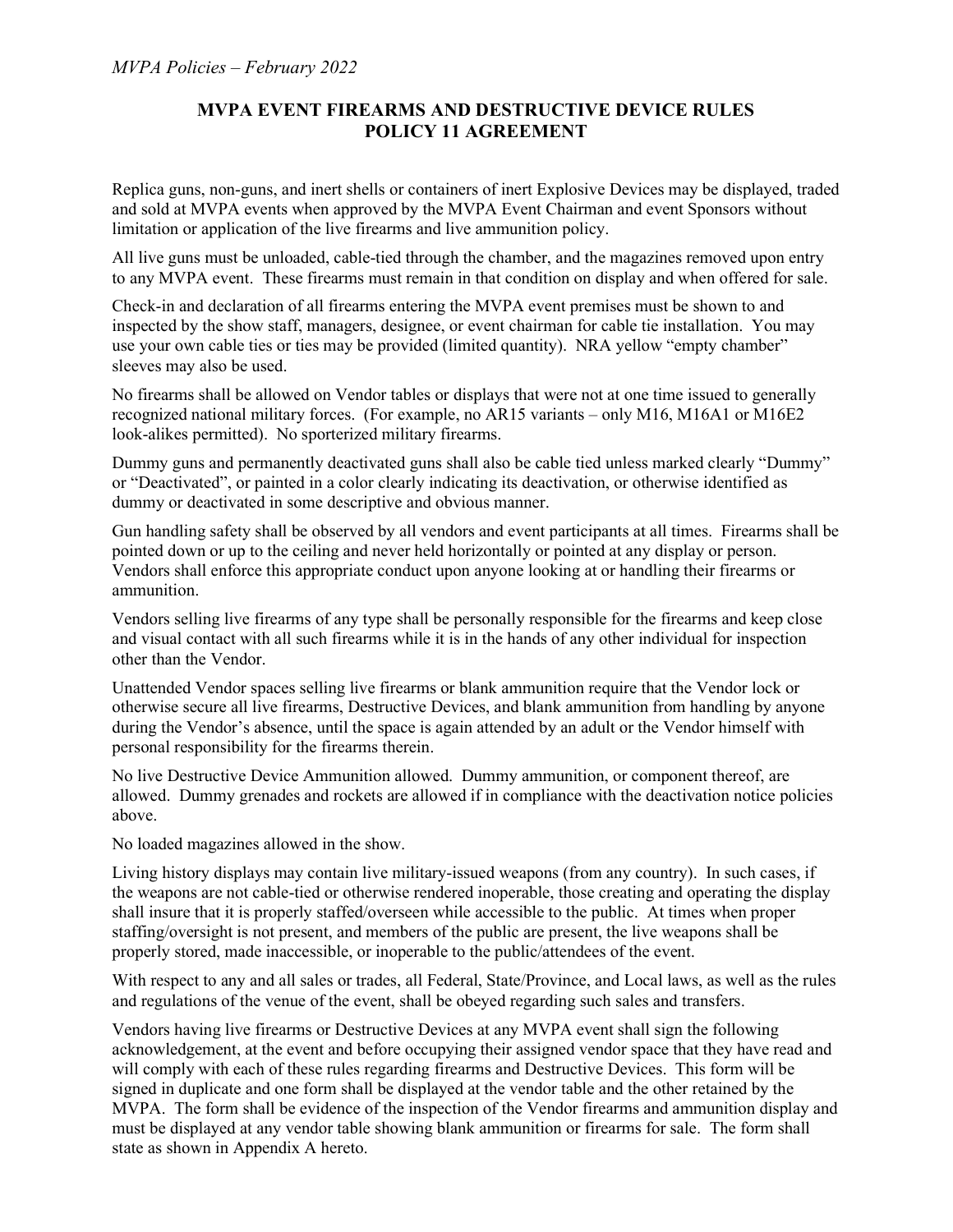The tables of any vendor who is selling blank ammunition or firearms shall be inspected prior to the event opening by the MVPA Event Chairman and the Safety Officer for compliance with these rules. Violations or problems shall be brought to the immediate attention of the Vendor for immediate correction by the Vendor.

After the event has opened, violations that occur shall result in a requirement that the Vendor close his/her sales tables/space, and leave the premises. No refund shall be given.

A second Violation of these rules may result in banning the Vendor from future MVPA functions and events, and such other punishment as the Board of Directors shall recommended and vote upon pursuant to the Bylaws of the MVPA.

Only MVPA members shall be allowed to sell firearms or blank ammunition as Vendors in an MVPA show or event.

APPENDIX A

I ACKNOWLEDGE THAT I HAVE READ THE POLICY OF THE MVPA CONCERNING THE SALE OF FIREARMS AND AMMUNITION AT MY VENDOR SPACE.

I HAVE BEEN ADVISED THAT VIOLATIONS OF THE POLICY WILL RESULT IN A REQUIREMENT BY THE EVENT CHAIRMAN OR AFFILIATE CO-SPONSOR FOR MY IMMEDIATE REMOVAL AND DEPARTURE FROM THE EVENT AND THAT NO REFUND SHALL BE GIVEN FOR THE VENDOR SPACE I RENTED.

I ACKNOWLEDGE THAT I AM IN COMPLIANCE WITH ALL LOCAL, STATE, AND FEDERAL RULES AND REGULATIONS, AND THE REGULATIONS OF THIS VENUE.

VENDOR (print) MVPA EVENT CHAIRMAN (print)

VENDOR (Signature) MVPA EVENT CHAIRMAN (Signature)

DATE DATE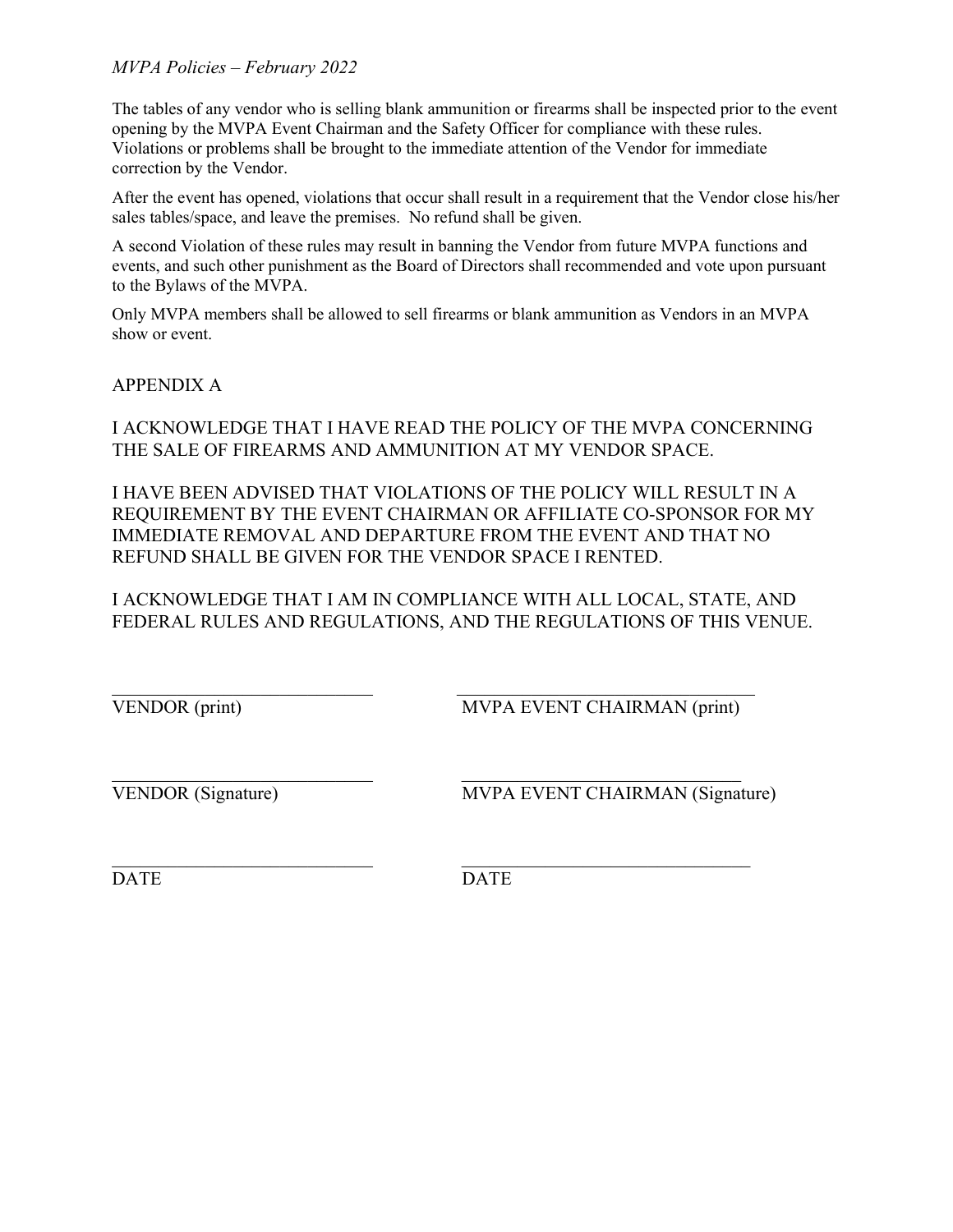# Military Vehicle Preservation Association POLICY 12: Re-enactor Guidelines

(Adopted August 2005 / Revised March & April 2011)

- 1. Weapons See Policy #11.
- 2. Uniforms All re-enactors are encouraged to be authentic and appropriate in their impression and/or display. All uniforms will be worn correctly and with respect. No items deemed offensive by the MVPA Event Chairman will be allowed, such as, but not limited to, SS or Gestapo uniforms and related insignia.
- 3. Flags Vertical or horizontal display of any National flag is permitted within the living history display. No SS flags will be permitted to be hung or flown in any display.
- 4. Table Displays Freestanding militaria displays are allowed (SS on approval). SS flags may only be displayed in a frame behind glass or folded on a tabletop.
- 5. Vehicles Although no SS uniforms can be worn, a vehicle with SS markings may be displayed and/or judged.
- 6. Vehicle displays a "combat configured" vehicle with modifications, may be entered into competition with display items considered as part of the package. Authenticity of display is encouraged.
- 7. Show Battles allowed only with approval of the convention director and safety committee. The group must provide their own insurance coverage.

# Military Vehicle Preservation Association POLICY 13: MVPA Director Duties and Responsibilities

(Adopted March 2007, revised November 2008)

#### A Director shall:

- A. At all times be aware that he/she is no longer a regular Member, and that his/her conduct will be held to a higher standard. Actions, words, and writings will be taken by the membership and the public as official. Anything said or done will reflect on MVPA as a whole. Directors are the "face" of the management of MVPA, and as such, they must be an enthusiastic supporter of MVPA at all times. Missouri Revised Statutes Chapter 355 covering Nonprofit Corporation Law impose a fiduciary duty and a duty of loyalty on serving Directors. As a fiduciary, a Director holds a special relationship of trust, confidence, and responsibility to MVPA and its Members. He/she must at all times use his/her best business judgment in fulfilling this duty for the benefit of MVPA.
- B. Support the bylaws, policies, conventions and programs of the MVPA. Using his/her best independent judgment, the Director may disagree with and debate against any subject brought before the Board. Work in process by the Board shall remain confidential until completion and release for distribution. Once a legal decision is made the Director shall accept the majority decision and support it publicly.
- C. Attend meetings of the board; register and attend annual national conventions; and attend meetings held at the conventions. It is desirable that the Director wear a nametag; be available to assist with any and all aspects of the execution of the convention; preside over, if assigned, and attend the various meetings and forums presented at the convention, including the awards banquet; and be an avid supporter of the convention and the host affiliates.
- D. Bring all matters of the MVPA membership and affiliates before the Board, in a timely manner, no matter how trivial a situation appears.
- E. Be involved with their local MVPA Affiliates in the following areas when possible: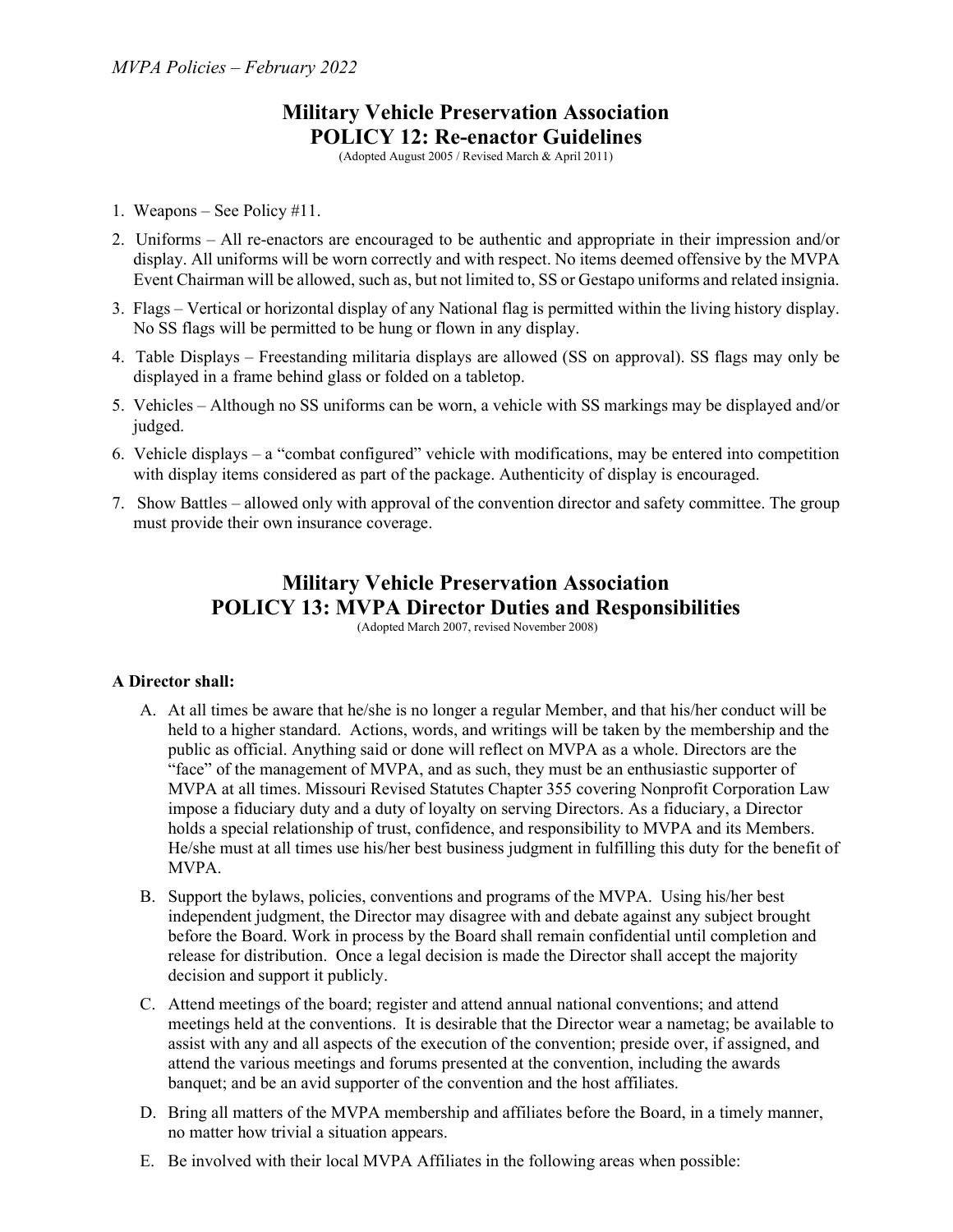- 1. Regularly attend Affiliate activities, be available and communicative.
- 2. Initiate Affiliate newsletter articles to note and promote MVPA National activities.
- 3. Solicit Affiliate group members to run for the Board.
- 4. Attend Affiliate board meetings; update them on MVPA board activities  $\&$  ask for their input.
- 5. Establish MVPA presence at major affiliate events, i.e., a table with samples of MVPA publications and brochures, promote future MVPA conventions, and be available for 1-2 hours for questions and comments.
- F. Support the Headquarters staff. Reasonable requests may be made of the staff for help and information. If the request is out of the norm the Association Manager will refer the Director to the C.O.O. who may consult with the Executive Committee for a final decision.
- G. Not allow anything in their Board book to be published in a public forum, photocopied and/or distributed without the express approval of the Board.

### Director Oath of Office

I \_\_\_\_\_\_\_\_\_\_\_\_\_\_\_\_\_\_\_\_\_\_\_ do solemnly affirm that I will faithfully execute the duties of Director of the Military Vehicle Preservation Association, follow the MVPA Director Duties and Responsibilities and will to the best of my ability preserve and execute the mission of the MVPA.

Sworn and subscribed before me by affiant on this day of  $\qquad \qquad$  . 20.

 $\mathcal{L}_\text{max}$  and the contract of the contract of the contract of the contract of the contract of the contract of

\_\_\_\_\_\_\_\_\_\_\_\_\_\_\_\_\_\_\_\_\_\_\_\_\_\_\_\_\_\_\_\_ \_\_\_\_\_\_\_\_\_\_\_\_\_\_\_\_\_\_\_\_\_\_\_\_\_\_

Signature of Person Administering Oath Print Name

Signature of MVPA Secretary Print Name

Signature of Director Taking Oath

The signing of this document is voluntary

## Military Vehicle Preservation Association Policy 14: MVPA Director Benefits

(Adopted November 2006 / Revised: June 2007, July 2010, November 2017, July 2019)

The following Director benefits are covered by the MVPA:

1. Travel expense reimbursement from home of record to the winter and summer meetings plus any "special meetings" called as per the bylaws. The maximum, currently \$500, is periodically reviewed and set by the Board. Directors residing outside the 48 contiguous states be allocated travel reimbursement at a rate of twice that of those directors from within the 48 contiguous states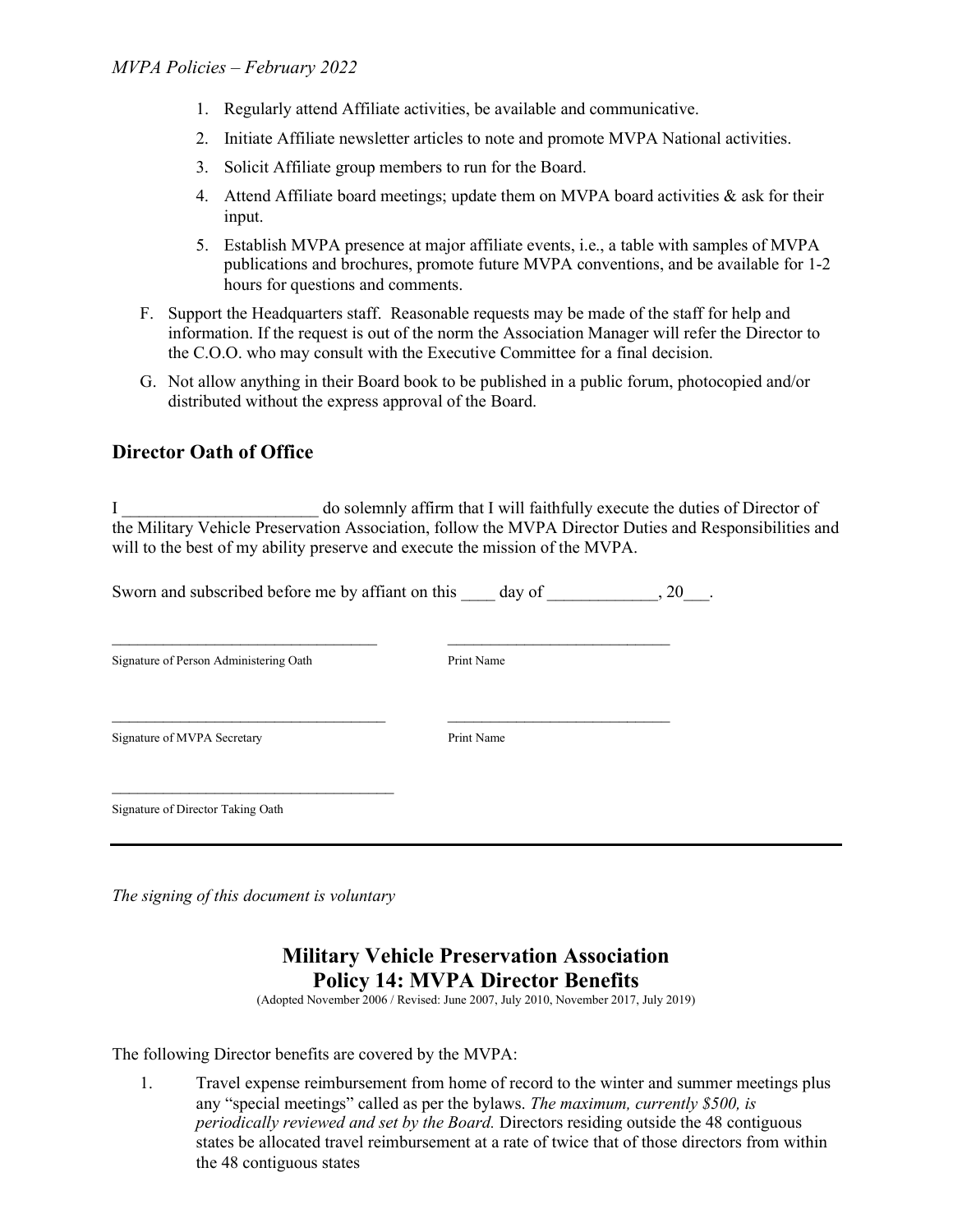- 2. Winter meeting hotel room and 4 meals\*, plus 1 summer meeting meal.
- 3. Complimentary 1st Class MVPA membership during time of service.
- 4. Directors may purchase "Supply Room" items at cost during time of service.
- 5. One complimentary MVPA golf shirt, and red cap given at the first board meeting.
- 6. Complimentary individual convention registration plus MVPA Auction and Banquet ticket.
- 7. Copies of all Affiliate Newsletters upon request.
- 8. Director & Officers Liability Insurance

\* The winter meeting Saturday evening meal can include up to 6 (drop to 4) members of the convention host affiliate, when doing a site visit, to be selected by the convention host chairman. All MVPA members are welcome to attend the dinner but must pay for their own meal. One-month advance notice is required to insure sufficient seating.

## There is no Policy #15

# Military Vehicle Preservation Association POLICY 16: Judging Chairman Guidelines

(Adopted November 2006)

This is an ad hoc board position and will have no voting rights.

The following is required of the Judging Chairman:

- 1) Solicit judges prior to each annual convention.
- 2) The Judging Chairman or their designee shall supervise pre-judging at move-in.
- 3) Preside at the judge's breakfast & meeting just prior to the start of judging.
- 4) Supervise the tabulation of points and present the winners in writing to the President at least 4 hours prior to the start of the awards banquet.
- 5) Comply with the MVPA's judging guide.
- 6) Update the Board at the summer and winter meetings on the judging program and suggest changes when deemed necessary. The updates can be carried out in person, electronically or via an Executive Committee member.
- 7) Report to the Executive Committee on all matters.
- 8) All judging decisions are final once the forms are tabulated and approved by the Chairman

The Judging Chairman will receive the following benefits:

- 1) Up to \$500 in travel expenses to the annual convention.
- 2) A complimentary Friday & Saturday evening meal ticket at convention.
- 3) Complimentary individual convention registration.
- 4) Complimentary MVPA golf shirt.
- 5) Complimentary MVPA membership while Judging Chairman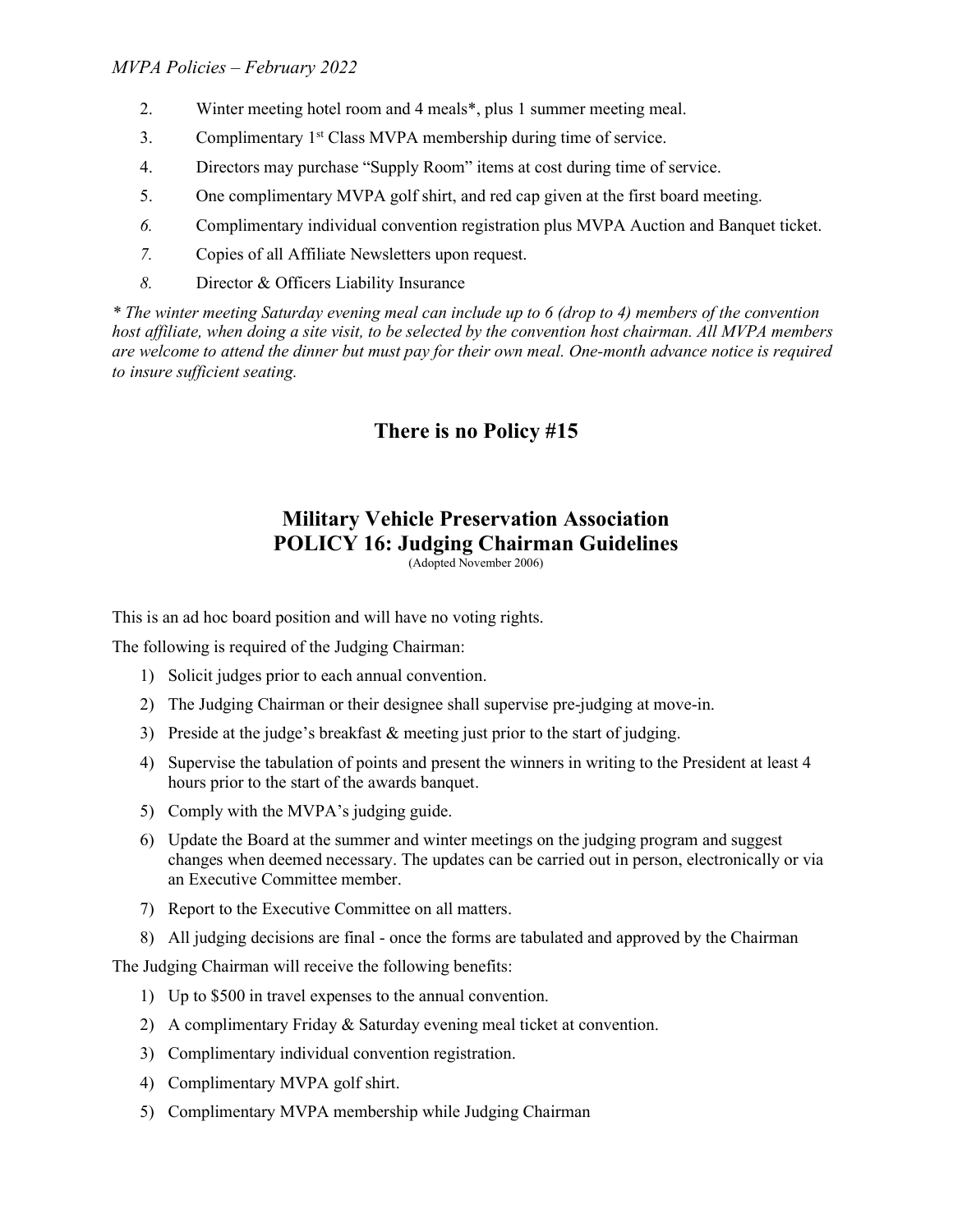## Military Vehicle Preservation Association POLICY 17: Meeting Minutes

(Adopted November 2006, Amended March 2007, Amended February 2018)

No audio or visual recording of any kind, except the one that may be made by the Secretary or a member of the Headquarters staff for the purpose of preparing the minutes, shall be made at MVPA meetings: To include, but not limited to, the winter and summer Board Meetings, General Membership Meetings and Special meetings.

No copies of the recording will be made and the original will be destroyed once the Board has approved the minutes.

The Secretary or Headquarters staff shall in addition to monitoring the audio recording take notes to ensure that the minutes include motions, decisions made, volunteered and appointed duties.

# Military Vehicle Preservation Association POLICY 18: MVPA Trademark and Logo Usage Policy

(Adopted 3/12/2011)

#### 1. Introduction

The Military Vehicle Preservation Association's (MVPA) name, marks, logo, and brand are among the Association's most important assets. This Policy is intended to explain the standards for acceptable and authorized use of those assets.

This Policy is applicable to all MVPA applications as well as any authorized Affiliates, individuals, business associations, vendors, publications, agents, advisors or consultants, writers or editors, licensees, or other third parties referencing the MVPA.

This Policy sets forth the authorized usage standards for using or referring to the Military Vehicle Preservation Association, its trademarks, logo, slogans, services, products, events, or activities.

#### 2. MVPA Trademark Rights

As the owner of its trademarks, the MVPA has the exclusive right to use its trademark, as well as the right to stop others from using its trademarks improperly or without authorization.

Identification of MVPA services, products, events, or activities is the sole permissible use of MVPA trademarks and logos. The following is a non-exhaustive list of impermissible uses of the MVPA trademarks and logos:

- No MVPA trademark or logo may be used in any way that is likely to imply that the user, its products, events, activities, or services are endorsed by, sponsored or affiliated with the MVPA, without written permission from the MVPA.
- No MVPA trademark or logo may be incorporated into or used as part of a third party's own logo, company name, product logo, or otherwise. The MVPA Board of Directors may make written exceptions to this for active MVPA Affiliates in good standing with the MVPA.
- No MVPA trademark or logo may be used in any way that is likely to be confusing, misleading, or deceptive as to the true identity or source of the services, products, materials, events, activities, or programs.
- No mark that is misleadingly similar in design or appearance to any MVPA mark or infringes on the MVPA trademark rights may be used.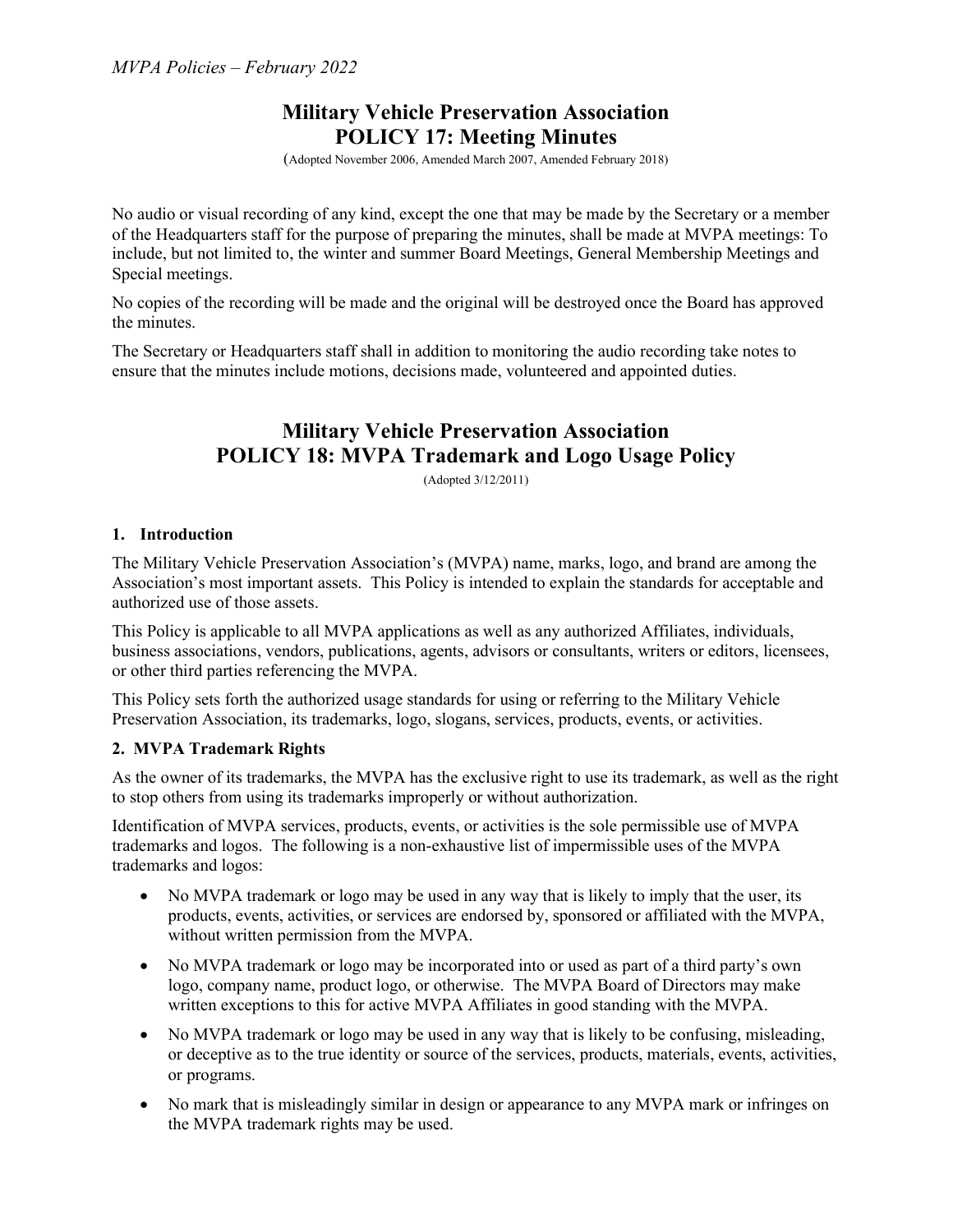- No MVPA trademark or logo may be used in any manner that is likely to disparage, dilute, or negatively affect the MVPA's reputation.
- No MVPA trademark or logo may be used to support or oppose any political candidate for the MVPA Board of Directors, or at the local, State, Regional, Provincial, or Federal level.

MVPA-supplied advertisements, promotional or collateral materials, etc. may not be altered without the express permission of the MVPA.

The MVPA will enforce and pursue its legal rights against those who engage in any of the aforementioned activities or any other activities that infringe on the MVPA's trademark rights. Requests for authorization to use any MVPA trademark, symbol, or logo are to be submitted in writing to the MVPA headquarters. If the MVPA duly authorizes the proper use of its trademark or logo to a third party, the MVPA will provide the correct graphic representation of the trademark or logo for use by said third party. This Policy may be amended by the MVPA Board of Directors from time to time in accordance with MVPA rules.

# Military Vehicle Preservation Association POLICY 19: Soliciting Donations/Contributions

(Adopted July 2013)

No person, other than the MVPA Board of Directors, or duly authorized representative, shall solicit donations, contributions, goods, services, or the like, on behalf of the MVPA. Any solicitation for such contributions that uses the MVPA name or gives the impression of being on behalf of the MVPA, without express authorization, will be considered a violation of this policy.

# Military Vehicle Preservation Association Policy 20: Heritage Member Number

(Adopted June 2014)

This Policy is intended to provide the process for the re-assignment of a member's MVPA number to another person and establish it as a Heritage Member Number.

A member who wishes to transfer their MVPA number to another individual shall be a MVPA member in good standing and submit in writing to the Board's Member Liaison, via the MVPA headquarters, their request to have their MVPA member number re-assigned to another individual. The hard-copy written request shall include the following:

- The member's current name, address, telephone number, email address (if applicable), and MVPA number
- A clear statement of their wish to relinquish their member number and have it re-assigned to another person
- The name, address, telephone number, and email address (if applicable) of the person to whom they wish to transfer the number
- The timeframe when they wish the transition to take place (e.g. immediately, on a specific date, end of life, etc.)
- The member's signature and date